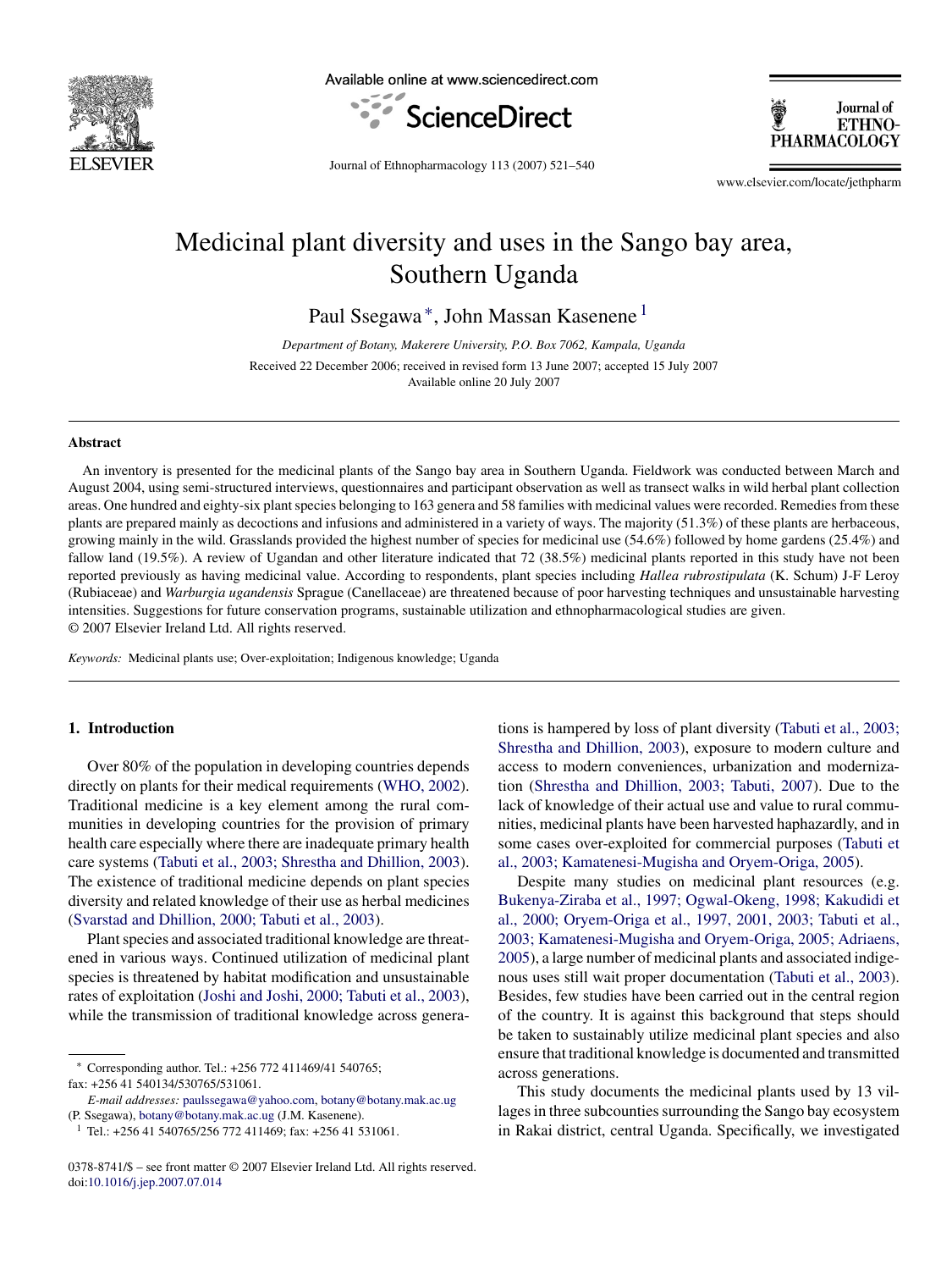<span id="page-1-0"></span>the local use of medicinal plants, modes of preparation and administration, including types of habitats from which they are harvested. We also compared the use of medicinal plants in the Sango bay area with other areas in the country and beyond to determine whether there are any differences in species used and the ways of utilization. Although we think that ethnobotanical research should go further than producing simple species lists, this study is presented as a response to the paucity of ethnobotanical information in the Sango bay area and we hope that it will inspire further ethnobotanical and ethnopharmacological research in central region and beyond.

### **2. Methodology**

#### *2.1. Study area*

The Sango bay forest reserve is located in Southern Uganda near Lake Victoria and consists of Kaiso, Malabigambo, Namalala, Tero West, Tero East and Kigona forest blocks. The forest ecosystem stretches from the Tanzania–Uganda border in Rakai District in the South to Masaka District boundary in the north, and westwards from the Lake Victoria shores to close to the main Kyotera–Mtukula road. The Kaiso and Malabigambo blocks are contiguous with the Minziro forest blocks in Bukoba District, Tanzania. The reserve is situated in the subcounties of Kabira, Kasasa, Kakuuto and Kyebe of Rakai District.

There are three enclaves in the reserve namely Minziro, Kanabulemu and Gwanda-Kasensero. The reserve is located between latitude  $0°47'$  and  $1°00'S$  and longitude  $31°28'$  and 31°43′E. The total area of Sango bay Forest Reserve is 576 km<sup>2</sup> of which approximately  $180 \text{ km}^2$  is forested and almost  $400 \text{ km}^2$ is grassland. The terrain is characterized by moderate to steep hill slopes. It experiences bimodal rainfall with peaks around April/May and October/November.

The study was carried out in the villages of Kabale, Kanamiti, Kageye, Nakatoogo, Kanalaki, Kijonjo, Kyebumba, Matengeto, Bukaala, Gamba, Nkalwe, Serinya and Zirizi located in the subcounties of Kakuuto, Kabira and Kasasa in Rakai district. There are over 330 households and a combined population of about 2600 people. The major ethnic groups include the Baganda, Banyankole, Barundi, Banyarwanda and the Baziba from Northern Tanzania. These are mainly Christian peoples with a few Muslims. The inhabitants are mainly subsistence farmers living in small scattered settlements. Banana, maize, cassava, sweet potatoes and beans are the main food crops while coffee and of recent, beans are the main cash crops.

#### *2.2. Methods*

Ethnobotanical information on medicinal plants was collected through interviewing 205 respondents (117 females and 88 males) from 72 households. The research was carried out between March and August 2004. Household respondents were chosen through stratified random sampling whereby a household was picked randomly as we walked along paths in each of the villages with assistants. The head of the household and/or the wife including any other knowledgeable adult people were

interviewed. At least nine respondents were interviewed from each village. A structured questionnaire was used to collect data on local plants names, uses, parts used, and modes of preparation and administration ([Appendix A\).](#page-16-0) Prior to administering the survey, focus group discussions and pre-testing of the questionnaire were carried to increase the reliability and validity of questionnaire items. Focus group discussions verified if the survey's concepts were meaningful in the local context and also ensured that the syntax through which these concepts were communicated was appropriate. Efforts were made to ensure as much homogeneity in the groups as possible so that differences in sex, age, ethnicity and socio-economic background did not inhibit the participation of certain members [\(Lettenmaier et al., 1994\).](#page-19-0) Using focus group outputs, the questionnaire was adjusted so that concepts are locally understandable and that the questions measure the intended concepts. This method has been successfully used by [Fuller et al. \(1993\). P](#page-19-0)lant identification was partly carried out in the field using previous works [\(Hamilton, 1981;](#page-19-0) [Katende et al., 1995, 1999; Phillips et al., 2003\),](#page-19-0) and also at the Makerere University Herbarium (MHU) where they were deposited. The unidentified plant voucher specimens were given numbers in the field (see [Table 1](#page-2-0) for voucher numbers) and their identification in the herbarium involved comparison with the already existing plant specimens, use of identification keys and published taxonomic literature by [Polhill et al. \(1952\).](#page-19-0) The identifications were done with assistance from experienced taxonomists and field botanists. The knowledgeable people that we came across and were willing to share their traditional knowledge with us, traditional healers and focus group discussions with knowledgeable people identified during the survey were used to verify and validate some of the information that had been gathered in the questionnaire, especially the species used. This proved to be very useful and helpful in getting the actual methods of preparation and use of the species collected. In addition to this, several informal discussions and transect walks with the local inhabitants were employed, wherever possible, to corroborate the field survey data and to gather extra information [\(Crane](#page-18-0) [and Angrosino, 1992\).](#page-18-0) A physician from the Kalisizo hospital in Rakai district and familiar with the socio-demographic and traditional primary health care conditions and practices of the study area was consulted to determine the clinical names of some of the ailments that were being described by the respondents.

Data from the field was analyzed both qualitatively and quantitatively. Responses from the open-ended questions were categorized basing on similarity of ideas expressed while percentages, based on valid responses, were calculated from close-ended questions. The statistical program [SPSS Inc. \(1999\)](#page-19-0) was used in the analysis.

#### **3. Results**

### *3.1. Medicinal plants diversity and knowledge by respondents*

In this study a total of 186 medicinal plants species, belonging to 163 genera and 58 plant families was recorded [\(Table 1\).](#page-2-0) The largest proportion of medicinal plants belonged to the families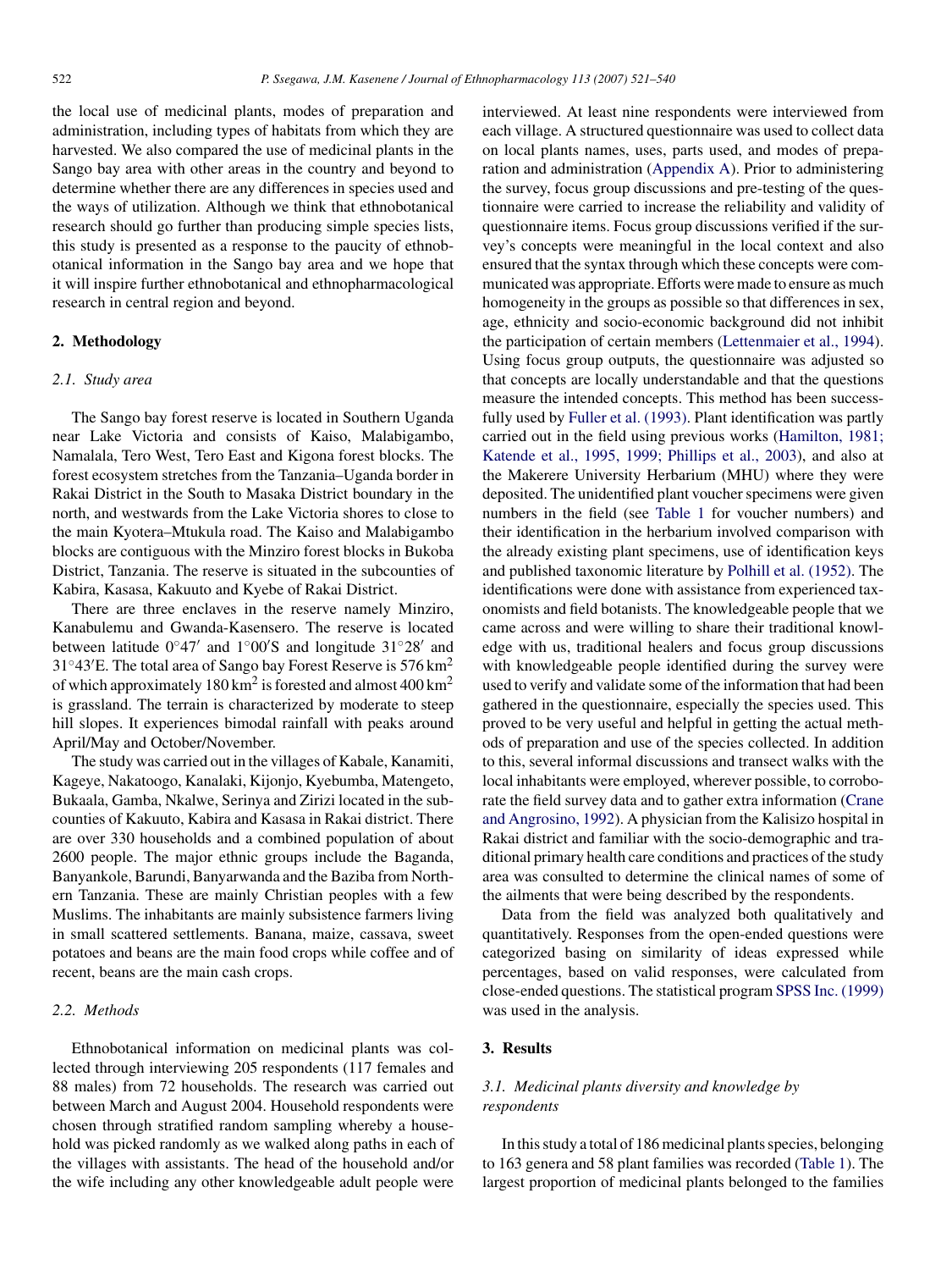### <span id="page-2-0"></span>Table 1

The growth habit and habitat types of medicinal plants, illnesses treated, parts used, preparation and administration of herbal medicine

| Family, species (voucher no.), local name,<br>habitat type <sup>a</sup>                          | Life form <sup>b</sup> | Part used <sup>c</sup> | Frequency<br>of citation <sup>d</sup> | Common/clinical<br>name of illness         | Mode of preparation and<br>administration                                              |
|--------------------------------------------------------------------------------------------------|------------------------|------------------------|---------------------------------------|--------------------------------------------|----------------------------------------------------------------------------------------|
| Acanthaceae<br>Acanthus pubescens (T. Thoms.) Engl.<br>(SSEGAWA 1125) Amatovu-Fe, Fl             | SН                     | Le                     | 4                                     | Aphrodisiac                                | Decoction drunk in local<br>brew. $tonto^e$                                            |
| Dicliptera laxata C. B. Cl. (SSEGAWA                                                             | HE                     | Ro<br>Le               | 2                                     | Pre-hepatic jaundice<br>Poison antidote    | Decoction drunk<br>Infusion drunk                                                      |
| 953) Musesemya—G                                                                                 |                        |                        |                                       |                                            |                                                                                        |
| Dyschoriste magchana (Nees.) Bennet<br>(SSEGAWA 984) Kalaaza-G, Hg, Fl                           | HE                     | Le                     | $\boldsymbol{2}$                      | Good luck charm<br>when traveling          | Crushed dried leaves<br>mixed with petroleum<br>jelly and smeared on the<br>whole body |
| Justicia heterocarpa T. Anderson<br>(SSEGAWA 966) Muzikiza-G, Fl                                 | HE                     | Wp                     | 5                                     | Good luck charm                            | Decoction drunk                                                                        |
|                                                                                                  |                        | Wp                     |                                       | Fever                                      | Decoction drunk                                                                        |
| Adiantaceae<br>Pallaea adiantoides (Wild) J. Smith<br>(SSEGAWA 913, 1075) Ngabo<br>ekingira—G, T | HE                     | Le                     | $\overline{c}$                        | Cough                                      | Decoction drunk                                                                        |
| Alangiaceae<br>Alangium chinense (Lour) Harms.<br>(SSEGAWA 1057) Omusiisa-Fe                     | TR                     | Le                     | 6                                     | Anemia                                     | Infusion drunk                                                                         |
|                                                                                                  |                        | Le                     |                                       | Prevent miscarriages                       | Infusion drunk                                                                         |
| Alliaceae<br>Allium sativa L. (not collected)<br>Katunguluccumu—Hg                               | HE                     | Bu                     | 4                                     | Febrile convulsions                        | Sniff when crushed                                                                     |
| Aloaceae<br>Aloe volkensii Engl. (SSEGAWA 982)<br>Akagagi-G                                      | HE                     | Le                     | 5                                     | Fever                                      | Infusion drunk                                                                         |
|                                                                                                  |                        | Sa<br>Le               |                                       | Mouth ulcers<br>Malaria                    | Apply on ulcers in mouth<br>Infusion drunk                                             |
| Amaranthaceae                                                                                    |                        |                        |                                       |                                            |                                                                                        |
| Aerva lanata (L.) Schulles (SSEGAWA<br>914, 1088) Lweza-G, Hg                                    | HE                     | Wp                     | 6                                     | Good luck charm                            | Infusion drunk and bathed                                                              |
| Psilotrichum elliotii Bak. (SSEGAWA 968,<br>1137) Kanamukasa-Fe, G<br>Anacardiaceae              | HE                     | Wp                     | 2                                     | Uterine fibroids and<br>menstrual problems | Infusion drunk                                                                         |
| Lannea edulis (Sonder) Engl. (SSEGAWA<br>996, 1127) Mbatabata—G                                  | <b>SH</b>              | Ro                     | 4                                     | Pre-hepatic jaundice                       | Decoction drunk                                                                        |
| <i>Mangifera indica</i> L. (not collected)                                                       | TR                     | Le, Bk                 | 13                                    | Cough                                      | Decoction drunk                                                                        |
| Omuyembe—Hg, Bl<br>Pseudospondias microcarpa (A. Rich.)<br>Engl. (SSEGAWA 962) Muziru-F          | TR                     | Le, Bk                 | 2                                     | Cough                                      | Decoction drunk                                                                        |
| Rhus natalensis Krauss. (SSEGAWA 986,<br>1140) Museese-G, Bl                                     | SН                     | Le                     | 16                                    | Syphilis                                   | Infusion drunk                                                                         |
|                                                                                                  |                        | Bk<br>Ro               |                                       | Pre-hepatic jaundice<br>Skin rash          | Decoction drunk<br>Topical application of<br>crushed roots' juice                      |
| Rhus vulgaris Meikle. (SSEGAWA 981)<br>Akakansukansu-G, Bl                                       | <b>SH</b>              | Le                     | 7                                     | Stomach ache                               | Decoction drunk                                                                        |
| Apiaceae<br>Centella asiatica (L.) Urban (SSEGAWA                                                | HE                     | Le                     | 4                                     | Dermatitis                                 | Infusion drunk                                                                         |
| 897, 1011) Kutukumu-Hg                                                                           | HE                     | Le                     |                                       | Chasing away night<br>dancers              | Crushed leaves applied<br>externally-embrocating                                       |
| Oenanthe palustris (Chiov.) Norman<br>(SSEGAWA 1131, 1144)                                       | HE                     | Ro                     | $\mathbf{1}$                          | Attracting<br>buyers/customers to          | Crush, dry and lick twice<br>a day while in shop                                       |
| Omuleretu-Wg<br>Steganotaenia araliacea Hochst.<br>(SSEGAWA 972) Omuwanula-G                     | TR                     | Le                     | 3                                     | your shop<br>Diabetes                      | Decoction drunk                                                                        |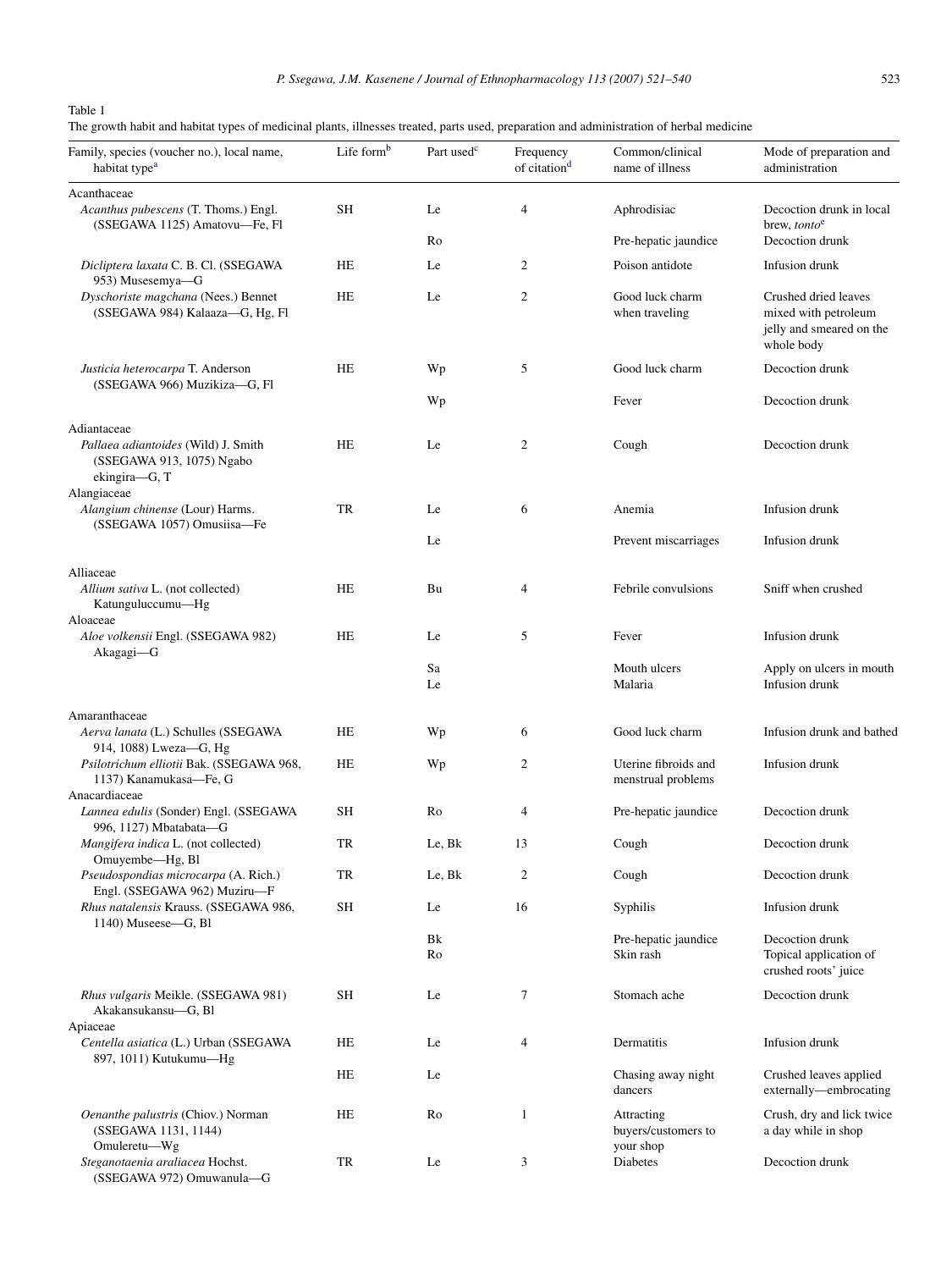| Family, species (voucher no.), local name,<br>habitat type <sup>a</sup>                | Life form <sup>b</sup> | Part used <sup>c</sup> | Frequency<br>of citation <sup>d</sup> | Common/clinical<br>name of illness | Mode of preparation and<br>administration                                |
|----------------------------------------------------------------------------------------|------------------------|------------------------|---------------------------------------|------------------------------------|--------------------------------------------------------------------------|
| Apocynaceae<br>Carissa edulis L. (SSEGAWA 1013)                                        | SН                     | Tw                     | 8                                     | Charms/bewitchment                 | Infusion drunk                                                           |
| Nyonza-G                                                                               |                        | Tw                     |                                       | Intestinal worms                   | Infusion drunk                                                           |
| Tabernemontana holstii (K. Schum) Stapf.<br>(SSEGAWA 927) Kibondo/Mabondo<br>$-F$      | TR                     | Bk                     | 3                                     | Pancreatic<br>insufficiency        | Decoction drunk                                                          |
| Asclepiadaceae<br>Mondia whitei (Hook. f.) Skeels<br>(SSEGAWA 999) Omulondo-Fl, Hg, F, | HE                     | Ro                     | $\mathfrak{2}$                        | Induce labor                       | Decoction drunk                                                          |
| T                                                                                      |                        | Ro                     |                                       | Aphrodisiac                        | Masticate and swallow                                                    |
| Asteraceae<br>Bidens kilimandscharica (O. Hoffm)                                       | HE                     | Wp                     | 3                                     | Pre-hepatic jaundice               | Decoction drunk                                                          |
| Sherff. (SSEGAWA 999) Oluwongo-G<br>Ageratum conyzoides L. (SSEGAWA 917,               | HE                     | Le                     | 10                                    | Pregnancy disorders                | Decoction drunk                                                          |
| 1020) Nnamirembe—Hg                                                                    |                        | Le<br>Le               |                                       | Menstrual problems<br>Septic wound | Decoction drunk<br>Apply juice topically                                 |
| Anisopappus africanus (Hook. F.) Oliv. &<br>Hiern. (SSEGAWA 1100)<br>Kanamwasi-G       | HE                     | Le                     | 7                                     | Headache                           | Leaves crushed and<br>sniffed for a while                                |
| Aspilia africana (Pers.) C.D. Adams (not<br>collected) Makaayi-G, Bl, Fl               | HE                     | St                     | 17                                    | Intestinal worms                   | Decoction drunk                                                          |
|                                                                                        |                        | Ro<br>Ro               |                                       | Fever<br>Measles                   | Decoction drunk<br>Decoction drunk                                       |
| Bidens grantii (Oliv.) Sherff. (SSEGAWA<br>925, 1126, 1107) Oluwongo—G                 | HE                     | Wp                     | 11                                    | Pre-hepatic jaundice               | Infusion drunk                                                           |
|                                                                                        |                        | Wp                     |                                       | Pregnancy disorders                | Infusion drunk                                                           |
| Bidens pilosa L. (SSEGAWA 900)<br>S <sub>ser</sub> —Hg                                 | HE                     | Le                     | 11                                    | Septic wound                       | Embrocate on wound                                                       |
| Blumea perottetiana DC (SSEGAWA<br>1074) Kulya—G                                       | HE                     | St                     | 2                                     | Anorexia-lack of<br>appetite       | Bake for 3–5 min in hot<br>ash and squeeze the juice<br>out, put in food |
| Conyza adolfi-fridericii (Musch.) H. Wild.<br>(SSEGAWA 1106) Akeerwa—G                 | HE                     | St                     | $\overline{c}$                        | Stomach ache                       | Infusion drunk                                                           |
|                                                                                        |                        | St                     |                                       | Colic pain in babies               | Infusion drunk                                                           |
| Conyza sumatrensis (Retz.) E.H. Walker<br>(SSEGAWA 922, 1116) Kafumbe<br>omusajja—Hg   | HE                     | Le, Ro                 | 3                                     | Whitlow infection                  | Apply juice on infected<br>area topically                                |
|                                                                                        |                        | Le, Ro                 |                                       | Dermatitis                         | Apply juice on infected<br>area topically                                |
|                                                                                        |                        | Ro                     |                                       | Eye cataract                       | Apply juice on eyes                                                      |
| Crassocephalum cf. crepidioides<br>(SSEGAWA 1071) Ssekkoteka<br>ekyakiragala-Sr, Bl    | HE                     | Wp                     | 4                                     | Crop yield<br>improvement          | Planted in garden                                                        |
| Crassocephalum sp. (SSEGAWA 914,<br>1111) Ssekkoteka ekimyuufu-G                       | HE                     | Wp                     | $\overline{c}$                        | Winning judicial cases             | Place in house; infusion<br>bathed                                       |
|                                                                                        |                        | Wp                     |                                       | Febrile convulsions in<br>babies   | Infusion bathed                                                          |
| Dichrocephala integrifolia O. Ktze<br>(SSEGAWA 950, 1138) Buzza-G, Fe                  | HE                     | St                     | $\overline{c}$                        | Possessed by spirits               | Infusion drunk                                                           |
| Erlangea tomentosa S. Moore (SSEGAWA<br>926, 1014) Kisula-G                            | HE                     | St                     | $\overline{c}$                        | Indigestion                        | Decoction drunk                                                          |
|                                                                                        |                        | St                     |                                       | Malaria                            | Decoction drunk                                                          |
| Gnaphalium purpureum L. (SSEGAWA<br>928) Kulya-F                                       | HE                     | Le                     | 2                                     | Anorexia-lack of<br>appetite       | Decoction drunk                                                          |
| Helichrysum sp. (SSEGAWA 1098)<br>Nakabululu-G                                         | HE                     | Le                     | $\overline{c}$                        | Malaria                            | Decoction drunk                                                          |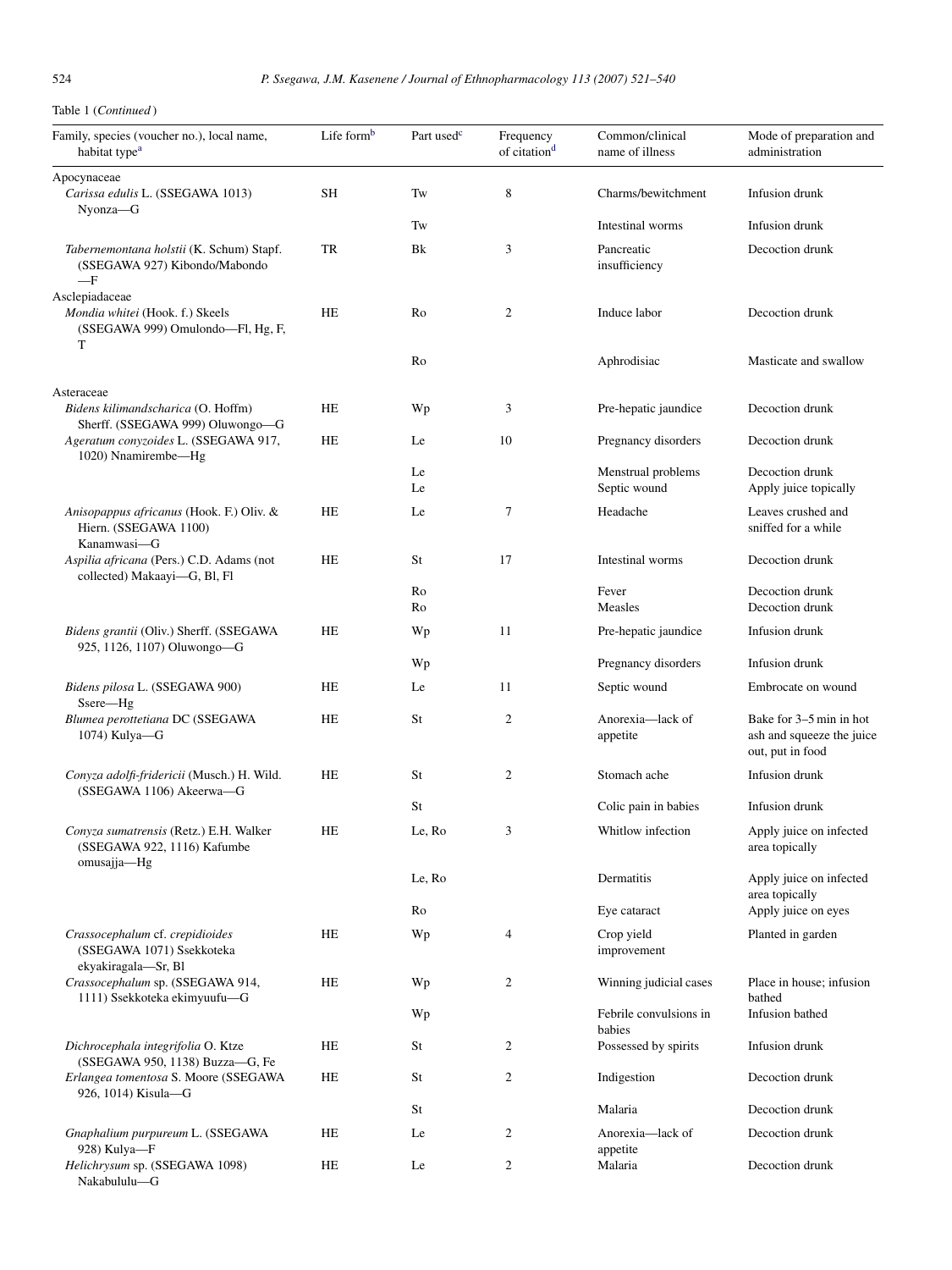| Family, species (voucher no.), local name,<br>habitat type <sup>a</sup>         | Life form $b$ | Part used <sup>c</sup> | Frequency<br>of citation <sup>d</sup> | Common/clinical<br>name of illness             | Mode of preparation and<br>administration              |
|---------------------------------------------------------------------------------|---------------|------------------------|---------------------------------------|------------------------------------------------|--------------------------------------------------------|
| Herichrysum panduratum O. Hoffm.<br>(SSEGAWA 1000) Kanaawera-G                  | HE            | Wp                     | $\mathbf{1}$                          | Good luck charm                                | Infusion bathed                                        |
| Microglossa pyrifolia (Lam.) O. Ktze<br>(SSEGAWA 963, 1025) Mufuga<br>nkande-G  | SН            | Le                     | 3                                     | Hypermenorrhea                                 | Decoction drunk; infusion<br>bathed                    |
|                                                                                 |               | Le                     |                                       | Possessed by evil<br>spirits                   | Infusion bathed                                        |
| Senencio nandensis S. Moore (SSEGAWA<br>963, 1025) Kisenda-G                    | HE            | Le                     | 13                                    | Malaria                                        | Decoction drunk; infusion<br>bathed                    |
|                                                                                 |               | Le                     |                                       | Pregnancy disorders                            | Infusion bathed                                        |
|                                                                                 |               | Le                     |                                       | Hypertension                                   | Decoction drunk                                        |
|                                                                                 |               | Le                     |                                       | Baby skin rashes                               | Infusion bathed                                        |
| Senencio petitianus A. Rich. (SSEGAWA<br>1094) Mugina-G, Fl                     | HE            | St                     | 3                                     | Fever/malaria                                  | Infusion drunk                                         |
| Siegesbeckia orientalis L. (SSEGAWA<br>929) Sseziwundu-G, Sr/Fl                 | HE            | St                     | 8                                     | Wound                                          | Juice extracted and poured<br>on wound                 |
| Solanecio manii (Hook.f.) C.Jeffrey<br>(SSEGAWA 935, 960) Omugango-G,<br>Fl     | <b>HE</b>     | St                     | 3                                     | Relaxation of pelvic<br>region for child birth | Infusion drunk; infusion<br>bathed                     |
|                                                                                 |               | St                     |                                       | Malaria                                        | Infusion bathed                                        |
|                                                                                 |               | St                     |                                       | Chicken pox                                    | Infusion bathed                                        |
| Tagetes minuta L. (SSEGAWA 1136)<br>Kawunyira-Gs, Hg                            | HE            | St                     | 5                                     | Possessed by spirits                           | Infusion drunk, debris<br>smeared whole body           |
| Vernonia amygdalina Delile (not collected)<br>Omululuuza-Hg, Fl, Bl             | HE            | St, Ro                 | 79                                    | Fever/malaria                                  | Infusion mixed with juice<br>of Citrus limon and drunk |
| Vernonia campanea S. Moore (SSEGAWA<br>1142) Akakomokomo-G                      | SH            | Le                     | 3                                     | Stomach ache; fever                            | Infusion drunk                                         |
|                                                                                 |               | Le<br>Le               |                                       | Fever<br>Colic pain in babies                  | Infusion drunk<br>Infusion drunk                       |
| Vernonia cinerea L. (Less) (SSEGAWA<br>945) Nakayayana—G                        | HE            | St                     | 9                                     | Good luck charm                                | Infusion bathed                                        |
|                                                                                 |               | St<br>St               |                                       | Induces labor<br>Febrile convulsions           | Infusion bathed<br>Infusion bathed                     |
| Vernonia lasiopus O. Hoffn. (SSEGAWA<br>1109, 1081) Akaluluuza-G                | SН            | Le                     | 24                                    | Febrile convulsions                            | Bake and squeeze juice<br>out to drink                 |
| Vernonia stenocephala Oliv. (SSEGAWA<br>1123) Akakukulu—G                       | SН            | Le                     | 9                                     | Pre-hepatic jaundice                           | Decoction drunk                                        |
| Bignoniaceae<br>Kigelia africana (Lam.) Benth.<br>(SSEGAWA 1008) Omusa-F        | TR            | Le. Bk                 | 14                                    | Hemorrhoids                                    | Infusion/decoction drunk                               |
|                                                                                 |               | Le                     |                                       | Syphilis                                       | Infusion drunk                                         |
|                                                                                 |               | Le                     |                                       | Stomach ache                                   | Decoction drunk                                        |
| <b>Burseraceae</b>                                                              |               |                        |                                       |                                                |                                                        |
| Canarium schweinfurthii Engl. (not<br>collected) Muwafu-F, G, Fl                | TR            | Sa                     | 15                                    | Possessed by spirits                           | Burn incense                                           |
| Canellaceae<br>Warburgia ugandensis Sprague<br>(SSEGAWA 951, 997, 1115) Omuya-F | TR            | Bk                     | 9                                     | Malaria                                        | Dry powdered bark<br>swallowed                         |
|                                                                                 |               | Bk                     | $\overline{4}$                        | Possessed by spirits                           | Burn dried, powdered<br>bark and smoke inhaled         |
|                                                                                 |               |                        |                                       |                                                |                                                        |
| Cannabidaceae<br>Cannabis sativa L. (not collected)<br>Enjaga—Hg                | HE            | Le                     | 4                                     | Cough                                          | Decoction drunk                                        |
| Capparaceae<br>Cleome monophylla L. (SSEGAWA 1031)<br>Kayobyo akasajja-G        | HE            | Le                     | 4                                     | Headache                                       | Crush leaves and smear on<br>head                      |
| Caricaceae<br>Carica papaya L. (not collected)<br>Amapapaali-Hg, Sr             | TR            | Se                     | 3                                     | Abdominal pain                                 | Swallow                                                |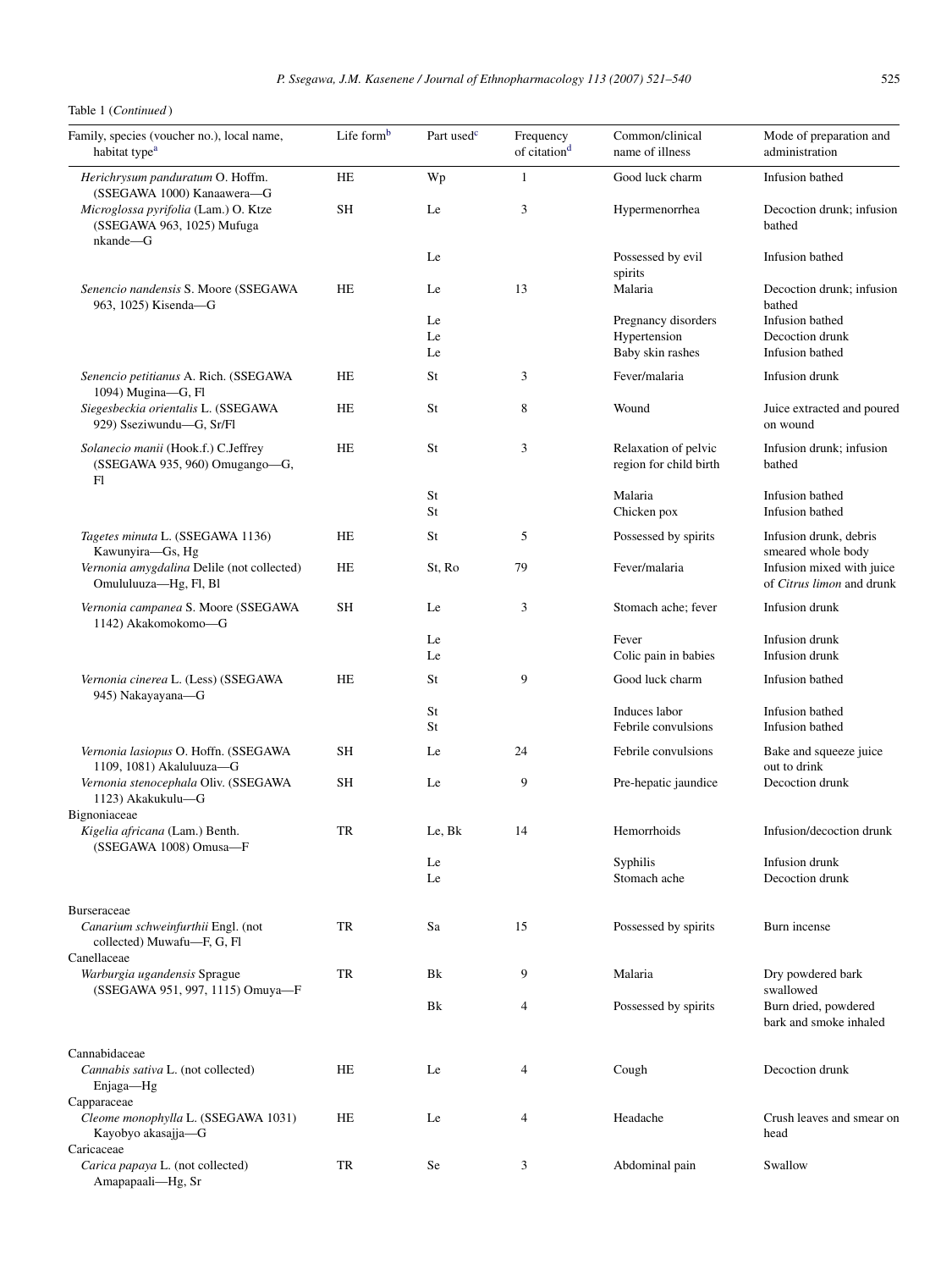| Family, species (voucher no.), local name,<br>habitat type <sup>a</sup>                  | Life form <sup>b</sup> | Part used <sup>c</sup> | Frequency<br>of citation <sup>d</sup> | Common/clinical<br>name of illness             | Mode of preparation and<br>administration                            |
|------------------------------------------------------------------------------------------|------------------------|------------------------|---------------------------------------|------------------------------------------------|----------------------------------------------------------------------|
| Celastraceae                                                                             |                        |                        |                                       |                                                |                                                                      |
| Maytenus senegalensis (Lam.) Exell.<br>(SSEGAWA 892) Omunabuliko-G                       | TR                     | Bk, Le                 | 3                                     | Syphilis                                       | Decoction drunk                                                      |
| Pleurostylia capensis Loes. (SSEGAWA<br>938, 1132) Keerwa-G                              | TR                     | Le                     | $\mathfrak{2}$                        | Colic pain in babies                           | Decoction drunk                                                      |
| Chenopodiaceae<br>Chenopodium ambrosioides L.<br>(SSEGAWA 964) Katta dogo-Hg             | HE                     | Le<br>Le               | 3                                     | Charms/bewitchment<br>Intestinal worms         | Decoction drunk<br>Decoction drunk                                   |
| Chenopodium opulifolium Koch & Ziz.<br>(SSEGAWA 995) Omwetango-Hg, G                     | HE                     | St<br>St               | 7                                     | Pregnancy disorders<br>Possessed by evil       | Infusion drunk<br>Infusion drunk                                     |
| Chenopodium sp. (SSEGAWA 1134)<br>Mugosola/Lugosola Hg                                   | HE                     | Le                     | 8                                     | spirits<br>Intestinal worms                    | Infusion drunk                                                       |
| Chrysobalanaceae<br>Parinari curatellifolia Planch. (SSEGAWA<br>905) Omunazi-G           | TR                     | Le                     | 6                                     | Stomach ache                                   | Decoction drunk                                                      |
|                                                                                          |                        | Le                     |                                       | Pre-hepatic jaundice                           | Decoction drunk                                                      |
| Commelinaceae                                                                            |                        |                        |                                       |                                                |                                                                      |
| Commelina africana L. (SSEGAWA 1114)<br>Ennanda—Hg, Sr<br>Convolvulaceae                 | HE                     | Le                     | $\mathbf{1}$                          | Relaxation of pelvis<br>region for child birth | Infusion bathed                                                      |
| Hewittia sublobata (L.) O. Ktze.<br>(SSEGAWA 894) Musota taluma-G, Fl                    | HE                     | Le                     | $\mathfrak{2}$                        | Migraine                                       | Tie around head                                                      |
| Convolvulaceae<br>Ipomea batatas (L.) Lam. (not collected)<br>Lumonde-Hg                 | HE                     | Le                     | $\mathbf{1}$                          | Relaxation of pelvis<br>region for child birth | Infusion bathed                                                      |
| Ipomoea cairica (L.) Sweet. (SSEGAWA<br>1117) Kalanda lugo-G                             | HE                     | Le                     | 6                                     | Vaginal fungal<br>infection                    | Infusion bathed around<br>genital area                               |
|                                                                                          |                        | Le                     |                                       | Dizziness and laziness<br>in pregnant women    | Infusion bathed                                                      |
|                                                                                          |                        | Le                     |                                       | Febrile convulsions                            | Infusion drunk/bathed                                                |
|                                                                                          |                        |                        |                                       |                                                |                                                                      |
| Crassulaceae<br>Kalanchoe marmorata Bak. (SSEGAWA<br>931, 1061) Kakugwa akeeru—G, Fl, Fe | HE                     | St                     | 3                                     | Septic ear                                     | Bake for a few minutes<br>and squeeze out the juice,<br>apply to ear |
| Kalanchoe tubiflora (Harvey) Hamet<br>(SSEGAWA 993) Ntule-G, Fl                          | HE                     | Wp                     | $\mathbf{1}$                          | Dermatitis                                     | Embrocate on affected<br>area                                        |
| Cruciferae                                                                               |                        |                        |                                       |                                                |                                                                      |
| Erucastrum arabicum Fisch & C. A. Mey.<br>(SSEGAWA 1009) Enkumba—G, R                    | HE                     | Wp<br>St               | 4                                     | Luck charm<br>Red eyes                         | Infusion bathed<br>Steam with food, juice<br>extracted onto eyes     |
| Cucurbitaceae                                                                            |                        |                        |                                       |                                                |                                                                      |
| Momordica foetida Schumach.                                                              | CL                     | Le                     | 5                                     | Small pox                                      | Infusion bathed                                                      |
| (SSEGAWA 967) Olujjula-Sr, Bl                                                            |                        | Le                     |                                       | Measles                                        | Infusion bathed                                                      |
|                                                                                          |                        | Le                     |                                       | Influenza                                      | Infusion bathed                                                      |
|                                                                                          |                        | Le                     |                                       | Febrile convulsions                            | Infusion bathed                                                      |
|                                                                                          |                        |                        |                                       |                                                |                                                                      |
| Euphorbiaceae<br>Acalypha villicaulis A. Rich. (SSEGAWA<br>1069, 1146) Kanajiira-G       | SH                     | St                     | 2                                     | Stomach ache                                   | Infusion drunk                                                       |
| Alchornea cordifolia (Schum & Thonn.)                                                    | TR                     | Tw                     | 16                                    | Pre-hepatic jaundice                           | Decoction drunk                                                      |
| Muell. Arg. (SSEGAWA 912)                                                                |                        | Tw                     |                                       | Fever                                          | Decoction drunk                                                      |
| Luzibaziba-Fe, Bl                                                                        |                        | Tw                     |                                       | Pregnancy-related<br>illness                   | Decoction drunk                                                      |
|                                                                                          |                        | Tw<br>Tw               |                                       | Baby skin rashes<br>Measles                    | Decoction bathed<br>Decoction drunk                                  |
| Bridelia micrantha (Hochst) Baill.<br>(SSEGAWA 940) Katazamiti-F                         | TR                     | Bk, Le                 | 7                                     | Syphilis                                       | Decoction drunk                                                      |
|                                                                                          |                        | Bk                     |                                       | Pre-hepatic jaundice                           | Decoction drunk                                                      |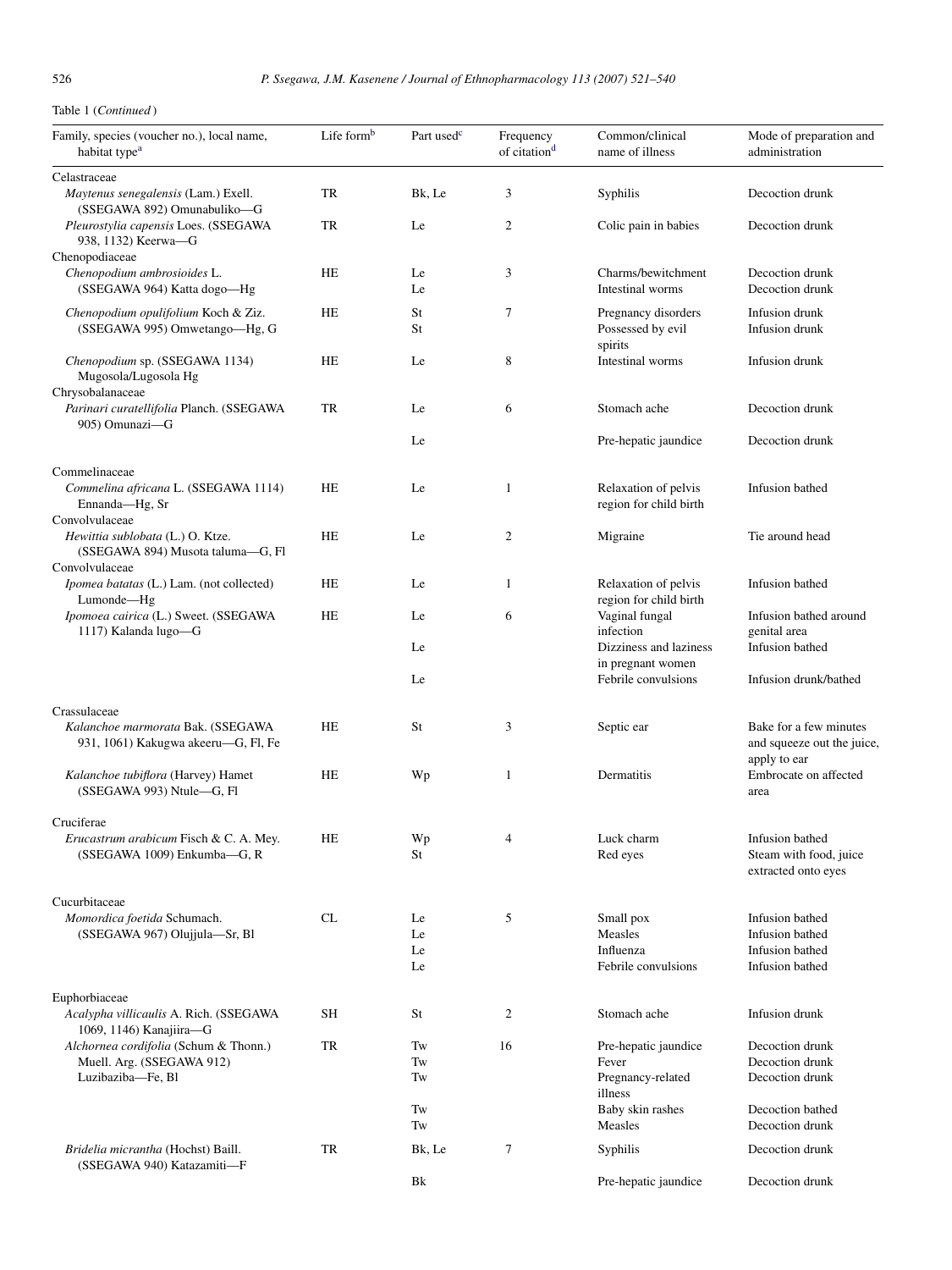| Family, species (voucher no.), local name,<br>habitat type <sup>a</sup>                  | Life form <sup>b</sup> | Part used <sup>c</sup> | Frequency<br>of citation <sup>d</sup> | Common/clinical<br>name of illness                                        | Mode of preparation and<br>administration                                           |
|------------------------------------------------------------------------------------------|------------------------|------------------------|---------------------------------------|---------------------------------------------------------------------------|-------------------------------------------------------------------------------------|
| Euphorbia grantii Oliv. (SSEGAWA 1068,<br>1112) Munuula ngombe-G                         | HE                     | St                     | $\overline{c}$                        | Good luck charm                                                           | Decoction drunk                                                                     |
| Euphorbia tirucalli L.(SSEGAWA 1092,<br>1102) Mubajja nkoni-G                            | HE                     | Bk                     | $\overline{c}$                        | Intestinal worms                                                          | Decoction drunk                                                                     |
| Flueggera virosa (Willd.) Voigt<br>(SSEGAWA 908) Olukandwa-G, Fe                         | SH                     | St                     | 12                                    | Pregnancy-related<br>illness                                              | Decoction drunk                                                                     |
|                                                                                          |                        | St<br>St               |                                       | Pre-hepatic jaundice<br>Measles                                           | Decoction drunk<br>Decoction drunk                                                  |
| Margaritaria discoides (Baill.) Webster<br>(SSEGAWA 1147) Mweya-F, G, Fl                 | TR                     | Bk                     | $\overline{c}$                        | Pre-hepatic jaundice                                                      | Decoction drunk                                                                     |
| Meineckia phyllanthoides Baill.<br>(SSEGAWA 1002) Nantasikirwa<br>mbazzi-G, Sr/Fl        | HE                     | Le                     | 1                                     | Good luck charm                                                           | Infusion drunk                                                                      |
| Micrococca mercurialis (L.) Benth.<br>(SSEGAWA 965) Akalya abakyala-G,<br>Hg             | HE                     | Le                     | 2                                     | Good luck charm                                                           | Infusion bathed                                                                     |
| Phyllanthus nummularifolius Poir.<br>(SSEGAWA 1001) Kimbambakika-F                       | HE                     | Wp                     | $\boldsymbol{2}$                      | Pregnancy-related<br>illness/morning<br>sickness                          | Decoction drunk                                                                     |
| Phyllanthus ovalifolius Forsk. (SSEGAWA<br>915) Mutuluka-G                               | HE                     | Ro                     | 6                                     | Cough                                                                     | Decoction drunk                                                                     |
| Ricinus communis L. (SSEGAWA 919)<br>Ensogasoga—Fl, Hg                                   | SН                     | Ro<br>Ro<br>Ro<br>Le   | 5                                     | Whooping cough<br>Sore throat<br>Tooth ache<br>Poison antidote            | Decoction drunk<br>Masticate and swallow<br>Masticate and swallow<br>Infusion drunk |
| Sapium ellipticum Pax. (not collected)<br>Omusasa-F, Fl, Bl                              | TR                     | Le<br>Le<br>Bk         | 19                                    | Retained placenta<br>Pre-hepatic jaundice<br>Syphilis                     | Decoction drunk<br>Decoction drunk<br>Decoction drunk                               |
| Tetrochidium didymostemon (Baill.) Pax &<br>K. Hoffm. (SSEGAWA 1098, 1148)<br>Omukejje-F | TR                     | Bk                     | 3                                     | Indigestion-gastro-<br>intestinal                                         | Decoction drunk                                                                     |
| Fabaceae                                                                                 |                        |                        |                                       |                                                                           |                                                                                     |
| Acacia hockii De Wild. (SSEGAWA 1133)<br>Akasaana-G                                      | SН                     | Fw<br>Fw               | 4                                     | Anemia<br>Colic pain in babies                                            | Decoction drunk<br>Decoction drunk                                                  |
|                                                                                          |                        |                        |                                       |                                                                           |                                                                                     |
| Albizia coriaria Welw. (SSEGAWA 909)<br>Omugavu-Fe, G                                    | TR                     | Bk<br>Bk               | 6                                     | Possessed by spirits<br>Non-meat eaters to<br>enable them eat meat        | Decoction drunk<br>Decoction drunk                                                  |
| Cassia alata L. (SSEGAWA 896)<br>Mpologoma tekiika—Hg                                    | SH                     | Le                     | 3                                     | Pre-hepatic jaundice                                                      | Infusion drunk                                                                      |
| Cassia didymobotrya Fresen (SSEGAWA<br>920) Omucuula—G                                   | SН                     | Le                     | 3                                     | Constipation                                                              | Infusion drunk                                                                      |
| Crotalaria agathiflora Scheinf.<br>(SSEGAWA 898) Ekijebejebe-G                           | SH                     | Le                     | $\mathbf{1}$                          | Stomach ache                                                              | Infusion drunk                                                                      |
| Crotalaria incana L. (SSEGAWA 902)<br>Akasamba ndege-G, Hg                               | HE                     | Le                     | $\overline{c}$                        | Pregnancy disorders                                                       | Infusion drunk                                                                      |
| Crotalaria mesopontica Taub. (SSEGAWA<br>899) Mukaliza-G                                 | HE                     | St                     | 3                                     | Uterine fibroids                                                          | Infusion drunk                                                                      |
| Crotalaria natalitia Meissn. (SSEGAWA<br>$916$ ) Tulo-G                                  | HE                     | Le                     | $\overline{c}$                        | Colic pain in babies                                                      | Dry leaves, crush and mix<br>with petroleum jelly and<br>smear body                 |
| Desmodium adscendens (Sw.) DC<br>(SSEGAWA 937) Mutasukka<br>kkubo-G, Hg                  | HE                     | Wp                     | 3                                     | Remove spells                                                             | Decoction drunk                                                                     |
| Entada abyssinica Steud ex A. Rich.<br>(SSEGAWA 988, 1108) Omwoloola-G                   | TR                     | Le<br>Le               | 21                                    | Skin rashes in babies<br>Pregnancy-related<br>illness/morning<br>sickness | Decoction bathed<br>Decoction drunk                                                 |
|                                                                                          |                        | Le                     |                                       | Back ache                                                                 | Decoction bathed                                                                    |
|                                                                                          |                        | Bk<br>Bk               |                                       | Syphilis<br>Cough                                                         | Decoction drunk<br>Decoction drunk                                                  |
|                                                                                          |                        | Le                     |                                       | Fever/malaria                                                             | Decoction drunk                                                                     |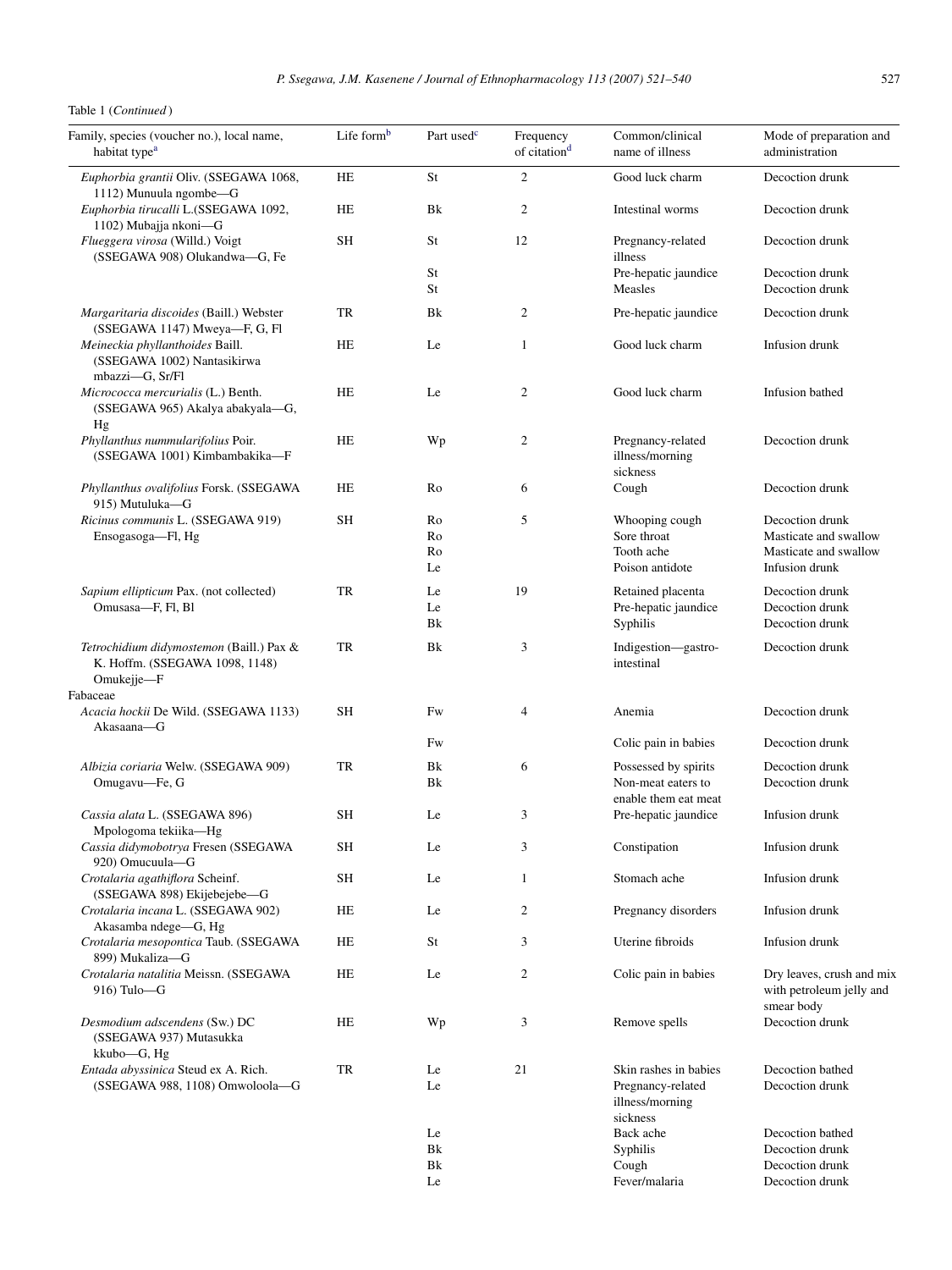| Family, species (voucher no.), local name,<br>habitat type <sup>a</sup>            | Life form <sup>b</sup> | Part used <sup>c</sup>       | Frequency<br>of citation <sup>d</sup> | Common/clinical<br>name of illness                                                  | Mode of preparation and<br>administration                                                  |
|------------------------------------------------------------------------------------|------------------------|------------------------------|---------------------------------------|-------------------------------------------------------------------------------------|--------------------------------------------------------------------------------------------|
| Eriosema stanerianum Hauman<br>(SSEGAWA 903) Kimyuula-G, Fl                        | <b>SH</b>              | Le<br>Le                     | 17                                    | Malaria<br>Foul smelling belch                                                      | Decoction drunk<br>Decoction drunk                                                         |
| Erythrina abyssinica Lam. (SSEGAWA<br>923) Egirikiti-G                             | TR                     | Bk<br>Bk                     | 15                                    | Syphilis<br>Fever/malaria                                                           | Decoction drunk<br>Decoction drunk                                                         |
| Indigofera arrecta A. Rich. (SSEGAWA<br>1139) Kabamba maliba-G                     | HE                     | St                           | 6                                     | Dislocated bone(s)                                                                  | Steam, add ghee and<br>massage affected part                                               |
| Indigofera congesta Welw. ex Bak. f.<br>(SSEGAWA 987, 991, 998)<br>Namasumi-G      | HE                     | St                           | 17                                    | Fever/malaria                                                                       | Decoction drunk                                                                            |
| Indigofera drepanocarpa Taub.<br>(SSEGAWA 1121) Sebazinga nkata-G                  | HE                     | St                           | $\overline{c}$                        | Winning judicial cases                                                              | Used alongside chant                                                                       |
| Indigofera emarginella A. Rich.<br>(SSEGAWA 956, 1104) Katunga<br>nsonzi-G         | <b>SH</b>              | Le<br>Le<br>Le               | 3                                     | Cough<br>Ensure proper child<br>delivery<br>Febrile convulsions                     | Masticate and swallow<br>Decoction drunk of dried<br>crushed leaves<br>Decoction drunk     |
| Kotschya africana Endl. var. bequaertii                                            | <b>HE</b>              | Le                           | 3                                     | Febrile convulsions                                                                 | Decoction drunk                                                                            |
| (De Wild.) Verdc. (SSEGAWA 918)<br>Empojja—Wg, Gs                                  |                        | Le                           |                                       | Pre-hepatic jaundice                                                                | Decoction drunk                                                                            |
| Mimosa pigra L. (SSEGAWA 1050)                                                     | <b>SH</b>              | Le                           | 3                                     | Intestinal worms                                                                    | Decoction drunk                                                                            |
| Kawule-Wg, S<br>Mimosa pudica L. (SSEGAWA 979)<br>Wewumbe-Wg, S                    | HE                     | St                           | $\mathbf{1}$                          | Winning judicial cases                                                              | Infusion used to wash face                                                                 |
| Mundulea sericea (Wild.) A. Chev.<br>(SSEGAWA 992) Olumanyo-F                      | <b>SH</b>              | Tw                           | 3                                     | Amnesia                                                                             | Leaves crushed and eaten<br>with indigenous<br>vegetables                                  |
| Piptadeniastrum africanum (Hook. f.)<br>Brenan. (SSEGAWA 1033)<br>Mpewere-F        | TR                     | Bk                           | 8                                     | Cough                                                                               | Decoction drunk                                                                            |
| Pseudarthria confertiflora (A. Rich) Bak<br>(SSEGAWA 970) Omubembe-G               | SН                     | Ro, Le<br>Ro                 | 11                                    | Pre-hepatic jaundice<br>Colic pain in babies                                        | Decoction drunk<br>Decoction drunk                                                         |
| Pseudarthria hookeri Wight & Arn<br>(SSEGAWA 1119, 1128, 941)                      | <b>SH</b>              | Le                           | 25                                    | Sore eyes                                                                           | Decoction used to wash<br>eyes                                                             |
| Mukakala-G<br>Rhynchosia resinosa (A. Rich) Bak.                                   |                        | Le                           |                                       | Syphilis                                                                            | Decoction drunk<br>Decoction drunk                                                         |
| (SSEGAWA 1007) Kagamansa-G                                                         | SН                     | Le                           | 3                                     | Syphilis                                                                            | Decoction drunk                                                                            |
| Rhynchosia sp. (SSEGAWA 973) Kati<br>nvuma-G                                       | HE                     | Le, Bk                       | $\overline{2}$                        | Fever/malaria                                                                       |                                                                                            |
| Senna obtusifolia L. (SSEGAWA 1118)<br>Ewabula-G, Fl                               | <b>SH</b>              | St                           | 4                                     | Good luck charm<br>before traveling                                                 | Pass shoot all over body<br>while chanting                                                 |
| Senna occidentalis L. (SSEGAWA 1089)<br>kwiniini omuganda-G, Fl                    | HE                     | Le                           | 4                                     | Malaria                                                                             | Decoction drunk                                                                            |
| Sesbania sesban (L.) Merr. (SSEGAWA<br>1124)Muzimba ndegeya-Wg, S                  | SН                     | St                           | $\tau$                                | Febrile convulsions in<br>children                                                  | Infusion drunk                                                                             |
| Solanum campylacanthum Hochst.<br>(SSEGAWA 932) Katengo ntengo-G                   | SН                     | Le<br>Le                     | 3                                     | Pre-hepatic jaundice<br>Stomach ache                                                | Decoction/infusion drunk<br>Decoction/infusion drunk                                       |
| Tephrosia linearis (Willd.) Pers.<br>(SSEGAWA 954) Nakalimikamu-G                  | SН                     | Bk                           | $\overline{c}$                        | Pre-hepatic jaundice                                                                | Decoction drunk                                                                            |
| Guttiferae<br>Harungana madagascariensis Poir.<br>(SSEGAWA 1032) Mukabira-F, Fe, G | TR                     | Bk<br>Bk                     | 4                                     | Ante-natal treatment<br>Good luck charm                                             | Decoction drunk<br>Bark powder mixed with<br>petroleum jelly and<br>smeared the whole body |
| Psorespermum febrifugum Spach.<br>(SSEGAWA 1023) Akanzironziro-G                   | TR                     | Bk, Le<br>Bk, Le<br>Bk<br>Bk | 20                                    | Syphilis<br>Skin rashes in babies<br>Induce labor<br>Pre-hepatic jaundice;<br>fever | Decoction drunk; bathed<br>Infusion bathed<br>Infusion bathed<br>Decoction drunk           |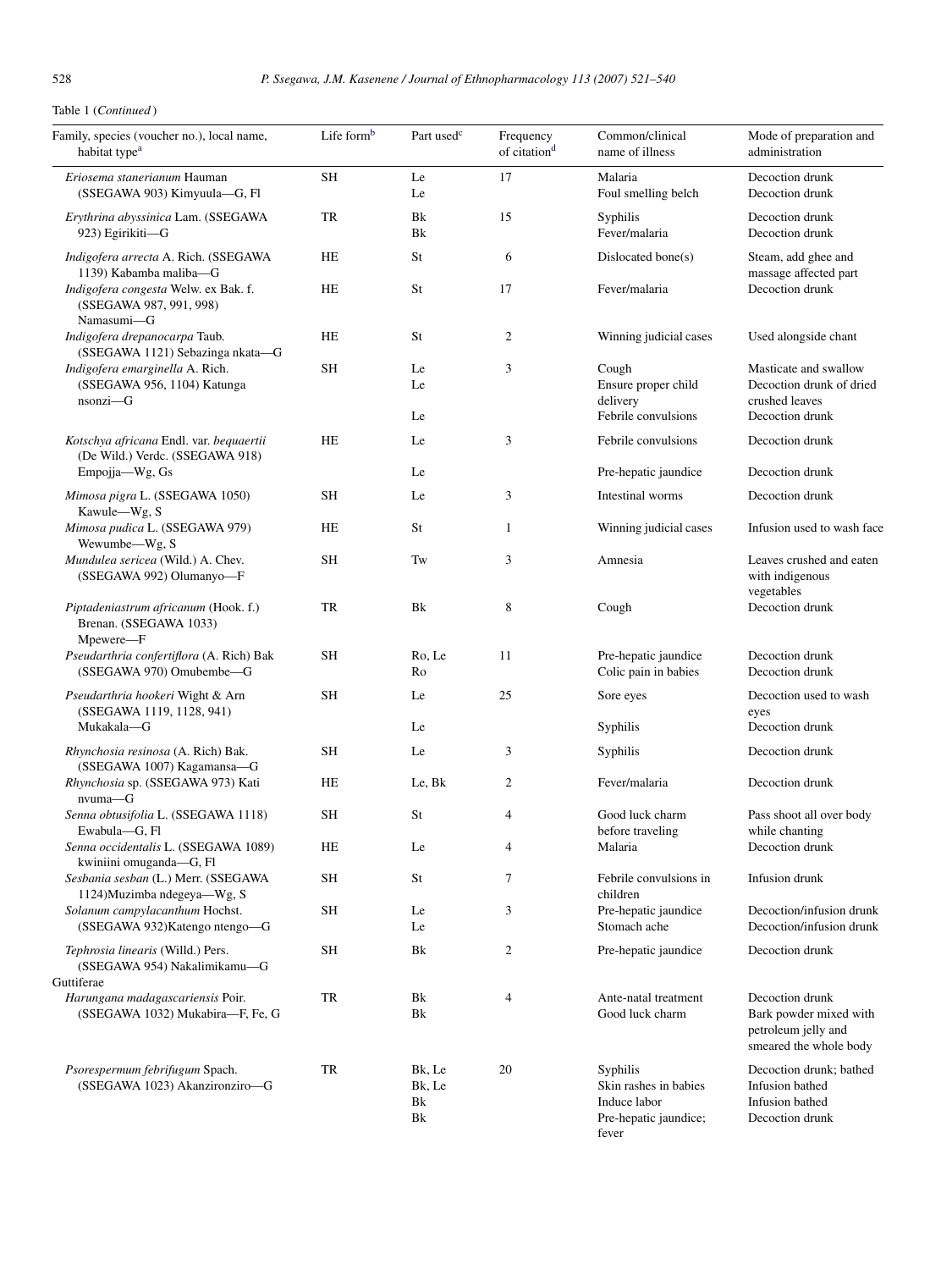| Family, species (voucher no.), local name,<br>habitat type <sup>a</sup>            | Life form <sup>b</sup> | Part used <sup>c</sup> | Frequency<br>of citation <sup>d</sup> | Common/clinical<br>name of illness                     | Mode of preparation and<br>administration                         |
|------------------------------------------------------------------------------------|------------------------|------------------------|---------------------------------------|--------------------------------------------------------|-------------------------------------------------------------------|
| Symphonia globulifera Linn.f. (SSEGAWA<br>1105) Omusaali-Fe                        | TR                     | Bk<br>Sa               | 10                                    | Cough<br>Chasing away evil<br>spirits                  | Decoction drunk;<br>Sap burned like incense                       |
|                                                                                    |                        | Bk<br>Bk               |                                       | Intestinal worms<br>Pre-hepatic jaundice,<br>fever     | Decoction drunk<br>Decoction drunk                                |
| Labiatae<br>Aeolanthus repens Oliv. (SSEGAWA 961)                                  | HE                     | Le                     | 13                                    | Febrile convulsions                                    | Infusion bathed                                                   |
| Mubiru-G<br>Hoslundia opposita Vahl. (SSEGAWA                                      | HE                     | St                     | 39                                    | Stomach ache                                           | Infusion drunk                                                    |
| 994) Kamunye-G, T                                                                  |                        | St                     |                                       | Pre-hepatic jaundice                                   | Infusion drunk                                                    |
| Hyptis pectinata Poir. (SSEGAWA 949,<br>1130) Bongoloza-Hg, Sr                     | HE                     | Le                     | 5                                     | Malaria                                                | Decoction/infusion drunk                                          |
| Indigofera spicata Forsk. (SSEGAWA<br>974) Kibwa-nkurata (Runyankole) G            | HE                     | St                     | 2                                     | Spleen                                                 | Infusion drunk                                                    |
|                                                                                    |                        | St                     |                                       | Wounds                                                 | Topical application of<br>crushed leaves                          |
| Leonotis nepetifolia L. R.Br. (not<br>collected) Kifumufumu-Fl, Sr                 | HE                     | St                     | 11                                    | Back ache                                              | Infusion drunk, rubbed on<br>back                                 |
|                                                                                    |                        | St                     |                                       | Febrile convulsions                                    | Infusion bathed                                                   |
| Ocimum gratissimum L. (SSEGAWA<br>1005) Omujaaja-Fe, Fl, T, Bl                     | <b>SH</b>              | Le                     | 4                                     | Stomach ache                                           | Decoction drunk with tea                                          |
| Pycnostachys eminii Gurke (SSEGAWA<br>1113) Akajaaja-G                             | <b>SH</b>              | Le                     | 9                                     | Malaria                                                | Decoction drunk and<br>bathed                                     |
|                                                                                    |                        | Le<br>Le               |                                       | Colic pain in babies<br>Pregnancy-related<br>illnesses | Decoction drunk<br>Decoction drunk and<br>bathed                  |
| Solenostemon latifolius (Benth.) J. K.<br>Morton (SSEGAWA 907)                     | HE                     | Le                     | 6                                     | Intestinal worms                                       | Infusion/decoction drunk                                          |
| Kyemirampiki-Fe, T                                                                 |                        | Le                     |                                       | Malaria                                                | Infusion/decoction drunk                                          |
| Tetradenia riparia (Hochst) Codd.<br>(SSEGAWA 1063) Kacuncu-G                      | <b>SH</b>              | Le                     | 3                                     | Febrile convulsions                                    | Infusion drunk                                                    |
| Ocimum kilimandschricum Gurke<br>(SSEGAWA 1034) Kafumba                            | HE                     | St                     | 3                                     | Influenza                                              | Squeeze out juice and<br>sniff it                                 |
| mwanyi—G                                                                           | SН                     | Le                     |                                       | Good luck charm                                        | Pass it around yourself<br>when going to travel                   |
| Malvaceae                                                                          |                        |                        |                                       |                                                        |                                                                   |
| <i>Hibiscus acetosella</i> Welw ex Hiern.<br>(SSEGAWA 989) Kasaayi-G, Fl           | HE                     | St                     | 4                                     | Anemia                                                 | Decoction drunk                                                   |
| Hibiscus calphyllus Cav. (SSEGAWA<br>1058) Kinsambwe-Wg                            | HE                     | Le, Fw                 | 2                                     | Pre-hepatic jaundice,<br>fever                         | Decoction drunk                                                   |
| Hibiscus fuscus Garke (SSEGAWA 934)<br>Olusaala-G                                  | HE                     | Le                     | 6                                     | Cough                                                  | Decoction drunk; dried<br>leaves pounded and licked<br>frequently |
| Sida cuneifolia Roxb. (SSEGAWA 1135)<br>Akeyeeyo-G                                 | HE                     | St                     | 4                                     | Dislocation of bone $(s)$                              | Steam, add ghee and<br>massage affected part                      |
| Sida rhombifolia L. (SSEGAWA 1046)<br>Akavuvu-Fe, T                                | <b>SH</b>              | Le                     | 5                                     | Eye cataracts                                          | Apply to eyes twice a day                                         |
|                                                                                    |                        | Le                     |                                       | Morning sickness in<br>early pregnancy                 | Infusion drunk in sweet<br>banana juice                           |
|                                                                                    |                        | Le                     |                                       | Prevents miscarriages                                  | Infusion drunk in sweet<br>banana juice                           |
|                                                                                    |                        | Le                     |                                       | Cough                                                  | Decoction drunk                                                   |
| Melastomataceae<br>Tristemma mauritianum J.F. Gmel. (P.<br>SSEGAWA 1145) Katulu-Wg | HE                     | Wp                     | 3                                     | Syphilis                                               | Decoction drunk                                                   |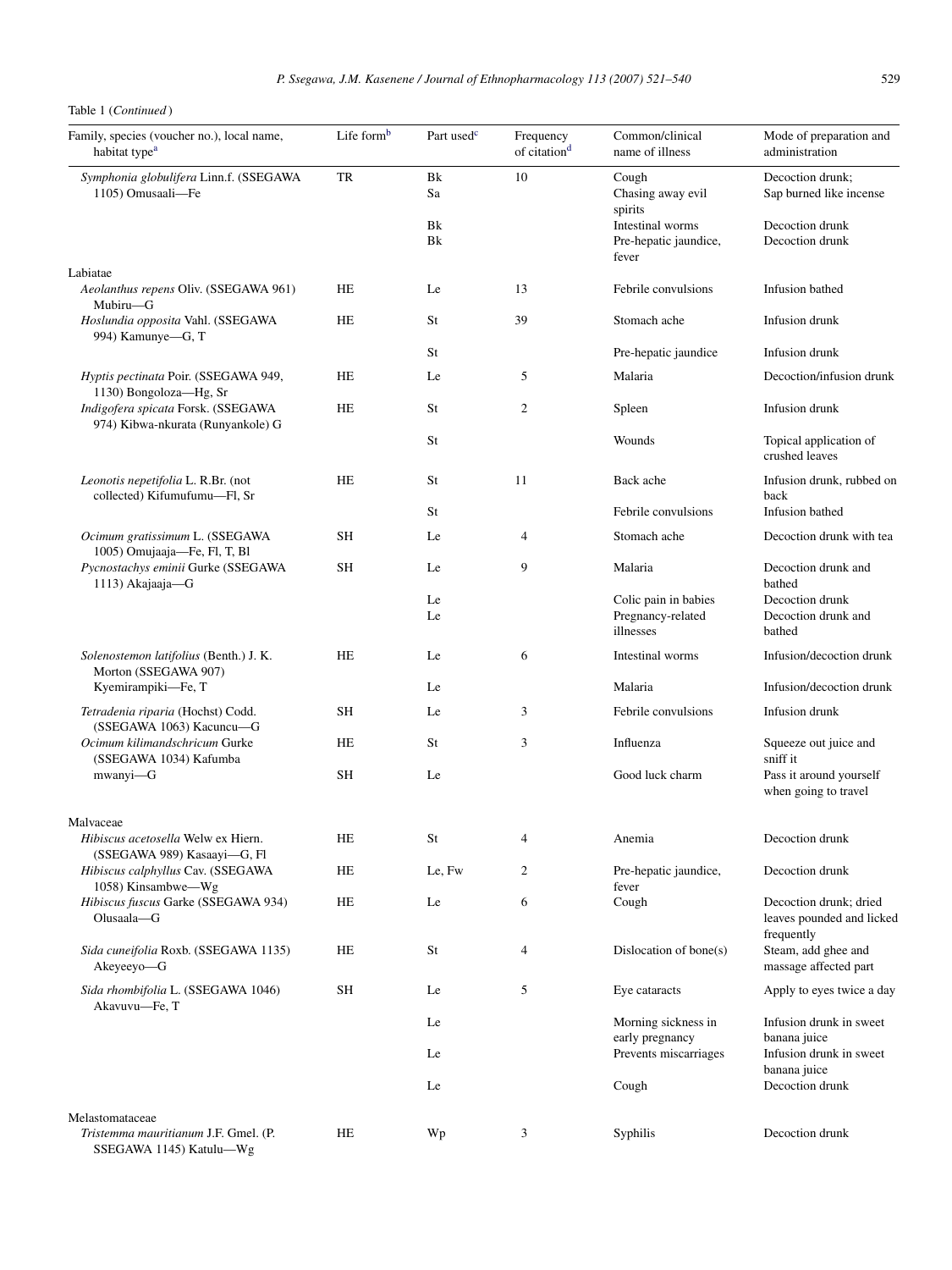| Family, species (voucher no.), local name,<br>habitat type <sup>a</sup>                  | Life form <sup>b</sup> | Part used <sup>c</sup>     | Frequency<br>of citation <sup>d</sup> | Common/clinical<br>name of illness                     | Mode of preparation and<br>administration                       |
|------------------------------------------------------------------------------------------|------------------------|----------------------------|---------------------------------------|--------------------------------------------------------|-----------------------------------------------------------------|
| Meliaceae<br>Azadirachta indica A. Juss. (not collected)<br>Neem—Fl, Hg                  | TR                     | Le                         | 6                                     | Malaria                                                | Decoction drunk                                                 |
| Menispermaceae<br>Cissampelos mucronata A. Rich.<br>(SSEGAWA 1101) Kavamagombe-G,        | CL                     | St                         | 4                                     | Headache                                               | Crush, infusion drunk                                           |
| Fl                                                                                       |                        | Ro                         |                                       | Intestinal worms                                       | Decoction drunk                                                 |
| Moraceae<br>Ficus natalensis Hochst. (not collected)<br>Omutuba-Hg, Fl                   | TR                     | Le                         | 1                                     | Colic pain in babies                                   | Infusion drunk                                                  |
| Moringa oleifera Lam. (not collected)<br>Moringa-Fl, Hg                                  | TR                     | Le                         |                                       | Malaria                                                | Infusion drunk                                                  |
| Musaceae<br>Musa paradisiaca L. var. paradisiaca (not<br>collected) Ekitooke ekiganda-Hg | HE                     | Le                         | 4                                     | Nightmares,<br>hallucinations                          | Put under pillow when<br>going to bed                           |
| Musa paradisiaca L. var. sapientum (not<br>collected) Gonja-Hg                           | HE                     | Le                         | 3                                     | Pre-hepatic jaundice                                   | Infusion bathed                                                 |
| Myricaceae<br>Myrica kandtiana Engl. (SSEGAWA 930)<br>Mukikimbo-F                        | TR                     | Ro                         | 7                                     | Syphilis                                               | Decoction drunk                                                 |
| Myrsinaceae<br>Maesa lanceolata Forssk. (SSEGAWA<br>958) Lubanga-Fe, Bl                  | SH                     | Wp                         | $\boldsymbol{2}$                      | Pre-hepatic jaundice                                   | Decoction drunk                                                 |
| Myrtaceae<br>Eucalyptus grandis Hill ex Maiden (not<br>collected) Kalituunsi-Hg, W       | TR                     | Bk                         | 8                                     | Cough                                                  | Decoction drunk                                                 |
| Psidium guajava L. (not collected)<br>Omupeerapeera-Hg, Fl                               | TR                     | Le, Bk<br>Le, Bk<br>Le, Bk | 18                                    | Cough<br>Pre-hepatic jaundice<br>Diarrhea              | Decoction drunk<br>Decoction drunk<br>Decoction drunk           |
| Syzygium cordatum Sond. (SSEGAWA<br>969, 991, 998) Mugeege-F                             | TR                     | Le<br>Le                   | $\overline{2}$                        | Pre-hepatic jaundice<br>Pregnancy-related<br>illnesses | Decoction drunk<br>Decoction drunk                              |
|                                                                                          |                        | Le                         |                                       | Anemia after child<br>birth                            | Decoction drunk                                                 |
|                                                                                          |                        | Bk                         |                                       | Pre-hepatic jaundice                                   | Decoction drunk                                                 |
| Syzygium guineense (Willd.) D.C.<br>(SSEGAWA 889, 976, 1077) Kalungi<br>nsavu-F          | TR                     | Bk                         | $\overline{4}$                        | Pre-hepatic jaundice                                   | Decoction drunk                                                 |
| Ochnaceae                                                                                |                        |                            |                                       |                                                        |                                                                 |
| Cissus adenocaulis Steud ex A. Rich<br>(SSEGAWA 1045) Ekibombo<br>ekinene—Bl, G          | SН                     | Le                         | 3                                     | Influenza                                              | Decoction drunk mixed<br>with cow ghee                          |
| Oxalidaceae<br>Oxalis corniculata L. (SSEGAWA 906)<br>Kajjampuni-Hg, G                   | HE                     | Le                         | $\overline{c}$                        | Colic pain in babies                                   | Infusion drunk                                                  |
| Passifloraceae<br>Passiflora edulis Sims (not collected)                                 | SH                     | Le                         | $\overline{c}$                        | Luck in sale of shop                                   | Hidden among items for                                          |
| Akatatunda—Hg                                                                            |                        | Le                         |                                       | items<br>Skin rash in babies                           | sale<br>Decoction bathed                                        |
| Phytolaccaceae<br>Phytolacca dodecandra L'Herit (not<br>collected) Oluwoko-Fl, Hg        | HE                     | Le, Ro                     | 3                                     | Relaxation of pelvic<br>region for child<br>delivery   | Bake leaves in hot<br>firewood ash and massage<br>pelvic region |
| Plantaginaceae<br>Plantago palmata Hook. f. (SSEGAWA<br>921) Bukumbu-Fe                  | HE                     | St                         | 2                                     | Remove spells                                          | Infusion wash face every<br>morning                             |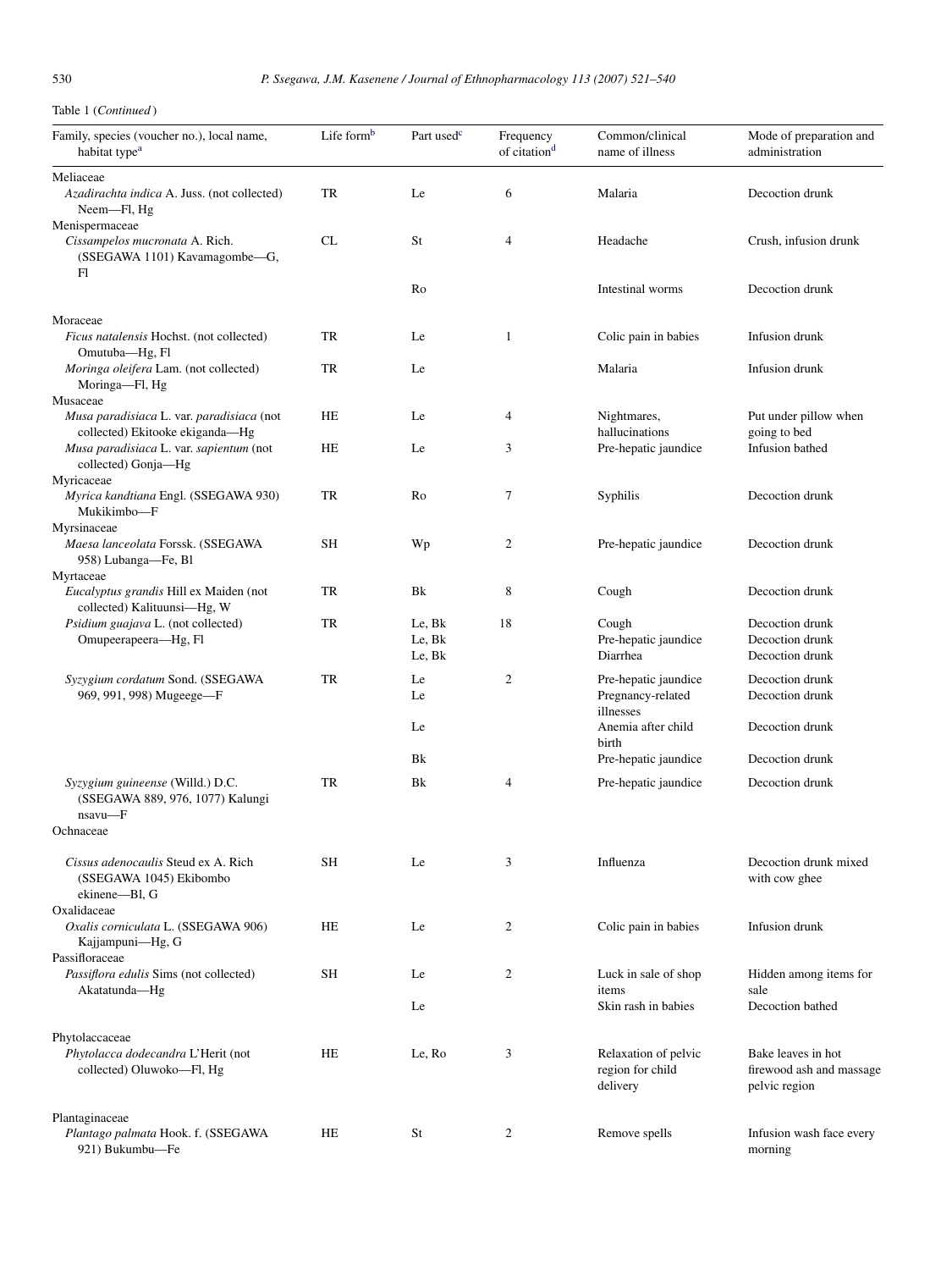| Family, species (voucher no.), local name,<br>habitat type <sup>a</sup>                       | Life form <sup>b</sup> | Part used <sup>c</sup> | Frequency<br>of citation <sup>d</sup> | Common/clinical<br>name of illness                 | Mode of preparation and<br>administration                                 |
|-----------------------------------------------------------------------------------------------|------------------------|------------------------|---------------------------------------|----------------------------------------------------|---------------------------------------------------------------------------|
| Poaceae                                                                                       |                        |                        |                                       |                                                    |                                                                           |
| Digitaria abysinnica (A. Rich.) Stapf.<br>(SSEGAWA 936) Olumbugu-Hg, Sr                       | HE                     | St                     | $\overline{c}$                        | Measles                                            | Decoction drunk                                                           |
| Pennisetum purpureum Schumach. (not<br>collected) Ekisagazi-Bl, Fl                            | HE                     | In<br>St               | 4                                     | Nightmares,<br>hallucinations<br>Pregnancy-related | Put under pillow when<br>going to bed<br>Infusion drunk                   |
| Cymbopogon nardus (L.) Rendle<br>(SSEGAWA 971) Kiteete-G                                      | HE                     | St                     | 5                                     | illnesses<br>Foul smelling belch                   | Decoction drunk                                                           |
| Polygonaceae<br>Oxygonum sinuatum (Meisn.) Dammer<br>(SSEGAWA 1076) Kafumita<br>bagenda-G, Fl | HE                     | Le                     | 2                                     | Whitlow infection                                  | Ash-baked leaves applied<br>topically                                     |
| Rumex usambarensis (Dammer) Dammer.<br>(SSEGAWA 943) Kaseke kambajjo-G                        | HE                     | Le<br>Le               | 6                                     | Malaria<br>Aphrodisiac                             | Decoction drunk<br>Decoction drunk                                        |
|                                                                                               |                        |                        |                                       |                                                    |                                                                           |
| Portulacaceae<br>Talinum paniculatum (Jacq.) Gaertn.<br>(SSEGAWA 1079) Mukisa-G<br>Rhamnaceae | HE                     | Le                     | 4                                     | Good luck charm                                    | Infusion bathed                                                           |
| Maesopsis eminii Engl. (not collected)<br>Omusizi-F, Hg, Fl                                   | TR                     | Bk, Le<br>Bk, Le<br>Le | 10                                    | Gonorrhea<br>Pre-hepatic jaundice<br>Constipation  | Decoction drunk<br>Decoction drunk<br>Decoction drunk                     |
| Rosaceae                                                                                      |                        |                        |                                       |                                                    |                                                                           |
| Rubus apetalus Poir. (SSEGAWA 944)<br>Olukenene-Fe                                            | <b>SH</b>              | Le<br>Le               | 3                                     | Syphilis<br>Cough                                  | Decoction drunk<br>Masticate stem piece                                   |
| Rubiaceae                                                                                     |                        |                        |                                       |                                                    |                                                                           |
| Coffea canephora A. Froehner (not<br>collected) Emwanyi-Hg, Sr                                | TR                     | Le                     | 6                                     | Pre-hepatic jaundice                               | Decoction drunk                                                           |
| Craterispermum schweinfurthii Hiern.<br>(SSEGAWA 1110) Musekera-F                             | TR                     | Le                     | 6                                     | Good luck charm                                    | Leaves masticated raw                                                     |
| Hallea rubrostipulata (K. Schum.) J-F.<br>Leroy (SSEGAWA 959, 978, 1091)                      | TR                     | Bk                     | 41                                    | Pre-hepatic jaundice;<br>malaria                   | Decoction drunk                                                           |
| Muziku-F                                                                                      |                        | Bk                     |                                       | Pregnancy-related<br>illnesses                     | Decoction drunk                                                           |
|                                                                                               |                        | Bk                     |                                       | Back ache                                          | Decoction drunk                                                           |
|                                                                                               |                        | Bk                     |                                       | Salpingitis                                        | Decoction drunk                                                           |
|                                                                                               |                        | Ro                     |                                       | Diabetes                                           | Decoction drunk                                                           |
| Mussaenda arcuata Poir. (SSEGAWA 891)                                                         | SН                     | Ro                     | $\boldsymbol{2}$                      | Pre-hepatic jaundice                               | Decoction drunk                                                           |
| Mazzi g'abaana-Fe                                                                             |                        | Ro                     |                                       | Baby skin rash                                     | Decoction bathed                                                          |
| Rubia cordifolia L. (SSEGAWA 1022)<br>Kasala bakkesi-Fe, Bl                                   | CL                     | Wp<br>Wp               | 7                                     | Intestinal worms<br>Umbilical cord scar<br>healing | Decoction used/drunk<br>Decoction bathed                                  |
|                                                                                               |                        | Wp                     |                                       | Hemorrhoids                                        | Decoction drunk                                                           |
| Rytigynia beniensis (De Wild) Robyns.<br>(SSEGAWA 904) Kalokola-F                             | TR                     | Le                     | 7                                     | Septic ear                                         | Ash baked crushed leaves<br>mixed with cow ghee,<br>apply to infected ear |
|                                                                                               |                        | Le                     |                                       | Sore throat                                        | Decoction drunk                                                           |
| Uncaria africana G. Don. (not collected)<br>Kirobo-F                                          | CL                     | Ro                     | 3                                     | Intestinal worms                                   | Decoction drunk                                                           |
| Vangueria apiculata K. Schum. (not<br>collected) Tugunda-Hg, Fl                               | TR                     | Le                     | 2                                     | Constipation                                       | Infusion/decoction drunk;<br>infusion bathed                              |
|                                                                                               |                        | Le<br>Le               |                                       | Poison antidote<br>Good luck charm                 | Decoction drunk<br>Infusion bathed                                        |
|                                                                                               |                        |                        |                                       |                                                    |                                                                           |
| Rutaceae<br>Citropsis articulata (Spreng.) Swingle &<br>Kellerm. (SSEGAWA 980)<br>Katimbolo-F | SН                     | Ro                     | 8                                     | Aphrodisiac                                        | Masticate and swallow                                                     |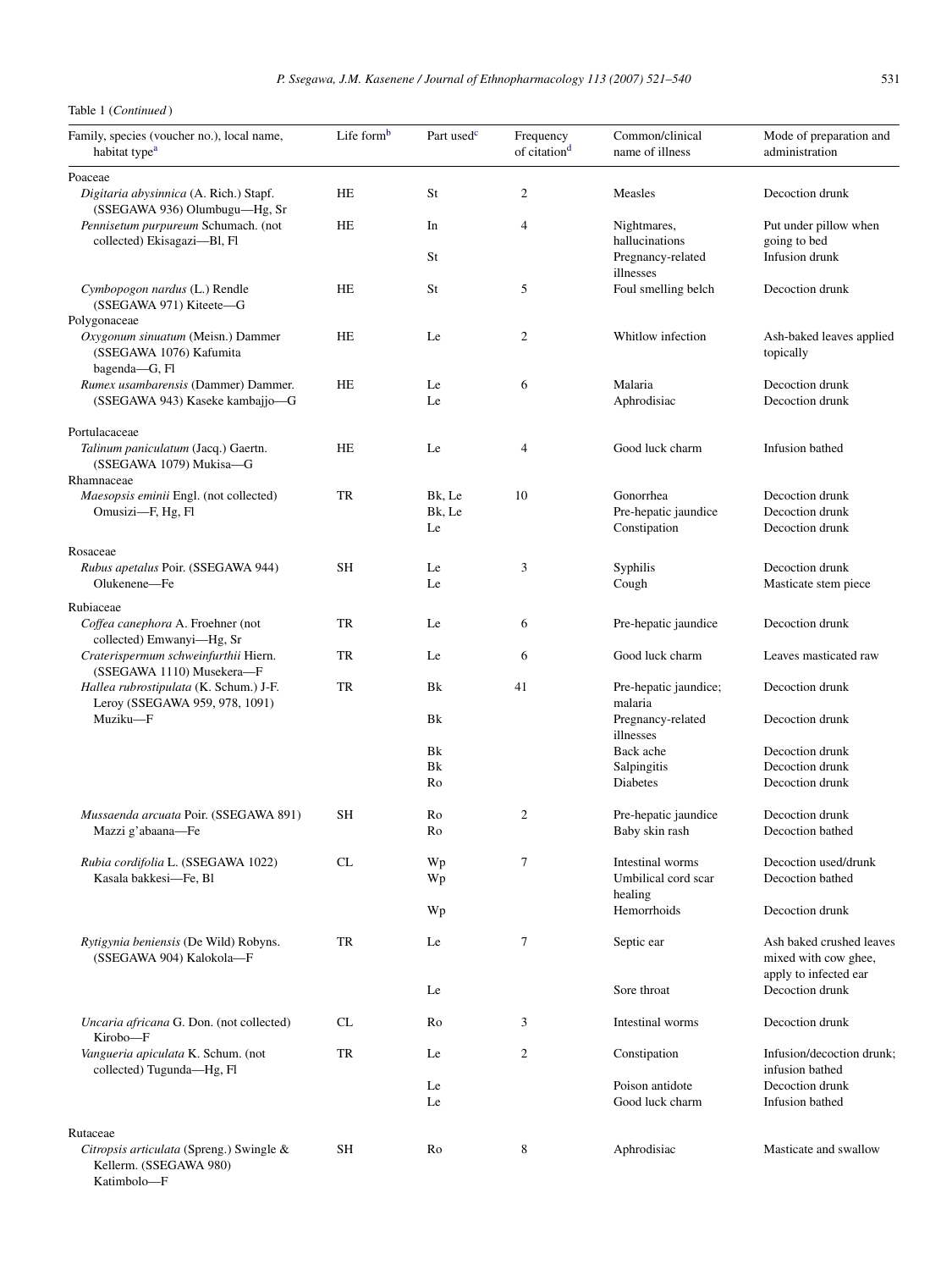| Family, species (voucher no.), local<br>name, habitat type <sup>a</sup>                             | Life form <sup>b</sup> | Part used <sup>c</sup> | Frequency<br>of citation <sup>d</sup> | Common/clinical<br>name of illness           | Mode of preparation and<br>administration                       |
|-----------------------------------------------------------------------------------------------------|------------------------|------------------------|---------------------------------------|----------------------------------------------|-----------------------------------------------------------------|
| Citrus limon (L.) Burm f. (SSEGAWA<br>1141) Eniimu—Hg                                               | TR                     | Fr                     | 15                                    | Malaria                                      | Juice extracted and mixed<br>with other anti-malarial<br>herbs  |
| Teclea nobilis Del. (SSEGAWA 893)<br>$Enzo-F$                                                       | TR                     | Le                     | $\overline{c}$                        | Headache                                     | Leaves boiled and steam<br>inhaled                              |
| Toddalia asiatica Lam. (SSEGAWA<br>1120) Kamule-Fe                                                  | <b>SH</b>              | Le                     | 3                                     | Intestinal worms                             | Decoction drunk                                                 |
| Zanthoxylum chalybeum Engl.<br>(SSEGAWA 901) Ntale ya                                               | TR                     | Ro                     | 10                                    | Malaria                                      | Decoction drunk                                                 |
| $ddungu-F$                                                                                          |                        | Ro                     |                                       | Back ache                                    | Decoction bathed                                                |
| Sapindaceae<br>Blighia unijugata Bak. (SSEGAWA<br>1016) Mukuza nyana-F                              | <b>TR</b>              | Ro                     | $\overline{2}$                        | Cough                                        | Decoction drunk                                                 |
| Sapotaceae<br>Manilkara obovata (Sabine & G. Don)<br>J.H. Hemsl. (SSEGAWA 1029)<br>Enkunya-F        | <b>TR</b>              | <b>B</b> <sub>k</sub>  | 5                                     | Stomach ache                                 | Infusion drunk                                                  |
| Scrophulariaceae<br>Sopubia ramosa (Hochst.) Hochst.<br>(SSEGAWA 1097, 1122)<br>Kakulunkanyi-Fl, Hg | HE                     | St                     | 2                                     | Pre-hepatic jaundice                         | Decoction drunk                                                 |
| Solanaceae<br>Discopodium penninervium Hochst.<br>(SSEGAWA 957) Omuyire-G, Fl                       | HE                     | Le, Ro<br>Le, Ro       | $\mathbf{1}$                          | Possessed by spirits<br>Pre-hepatic jaundice | Decoction drunk<br>Decoction drunk                              |
| Physalis micrantha Link. (SSEGAWA<br>975, 1080) Akatuntunu-G, Hg                                    | HE                     | St<br>St               | 8                                     | Febrile convulsions<br>Swollen penis         | Infusion drunk<br>Embrocate on affected<br>area                 |
| Physalis peruviana L. (SSEGAWA<br>983) Entuntunu ennene-Hg                                          | HE                     | Le                     | 7                                     | Febrile convulsions in<br>children           | Decoction/infusion drunk                                        |
| Solanum anguivii Lam. (SSEGAWA<br>1129) Akatula lukayira-Hg, Sr                                     | <b>SH</b>              | Le<br>Le               | 3                                     | Measles<br>Constipation                      | Decoction drunk<br>Decoction drunk                              |
| Solanum lycopersicum L. (not<br>collected) Enyaanya-Hg, Fl                                          | HE                     | Le                     | $\overline{c}$                        | Headache                                     | Decoction drunk                                                 |
| Solanum macrocarpon Linn.<br>(SSEGAWA 952)<br>Ntengontengo—Fl, Hg                                   | HE                     | Ro                     | 4                                     | Snake bite                                   | Apply topically on snake<br>bite area; masticate and<br>swallow |
|                                                                                                     |                        | Ro<br>Ro               |                                       | Febrile convulsions<br>Measles               | Decoction drunk<br>Decoction drunk                              |
| Solanum aethiopicum L. (not<br>collected) Ekitulatula-Hg                                            | HE                     | Le<br>Le               | 3                                     | Poison<br>Intestinal worms                   | Infusion drunk<br>Infusion drunk                                |
| Tiliaceae<br>Triumfetta annua L. (SSEGAWA 895,<br>990) Luwugula-G<br>Verbenaceae                    | HE                     | Wp                     | $\overline{2}$                        | Removes spells                               | Kept in house                                                   |
| Clerodendrum capitatum (Willd.)<br>Schum. & Thonn. (SSEGAWA 911,<br>1095) Kisekeseke-F              | SН                     | Le                     | 3                                     | Intestinal worms                             | Decoction drunk                                                 |
| Clerodendrum myricoides (Hochst.)<br>Vatke (SSEGAWA 1143)                                           | CL                     | Le                     | $\overline{c}$                        | Prevent miscarriages                         | Decoction drunk                                                 |
| Akakonge-G                                                                                          |                        | Bk                     |                                       | Syphilis                                     | Decoction drunk                                                 |
| Lantana trifolia L. (not collected)<br>Akawukiwuki-G, Bl                                            | <b>SH</b>              | Tw<br>Tw               | 9                                     | Cough<br>Pre-hepatic jaundice,<br>fever      | Decoction drunk<br>Decoction drunk                              |
| Priva adhaerens (Forssk.) Chiov.<br>(SSEGAWA 1072) Enkami-G                                         | HE                     | St                     | $\overline{c}$                        | Diarrhea                                     | Infusion mixed with clay<br>water drunk                         |
| Priva cordifolia (L.f.) Druce<br>(SSEGAWA 890) Enkami-G                                             | HE                     | Le                     | 4                                     | Headache                                     | Crush leaves and smear on<br>sides of face                      |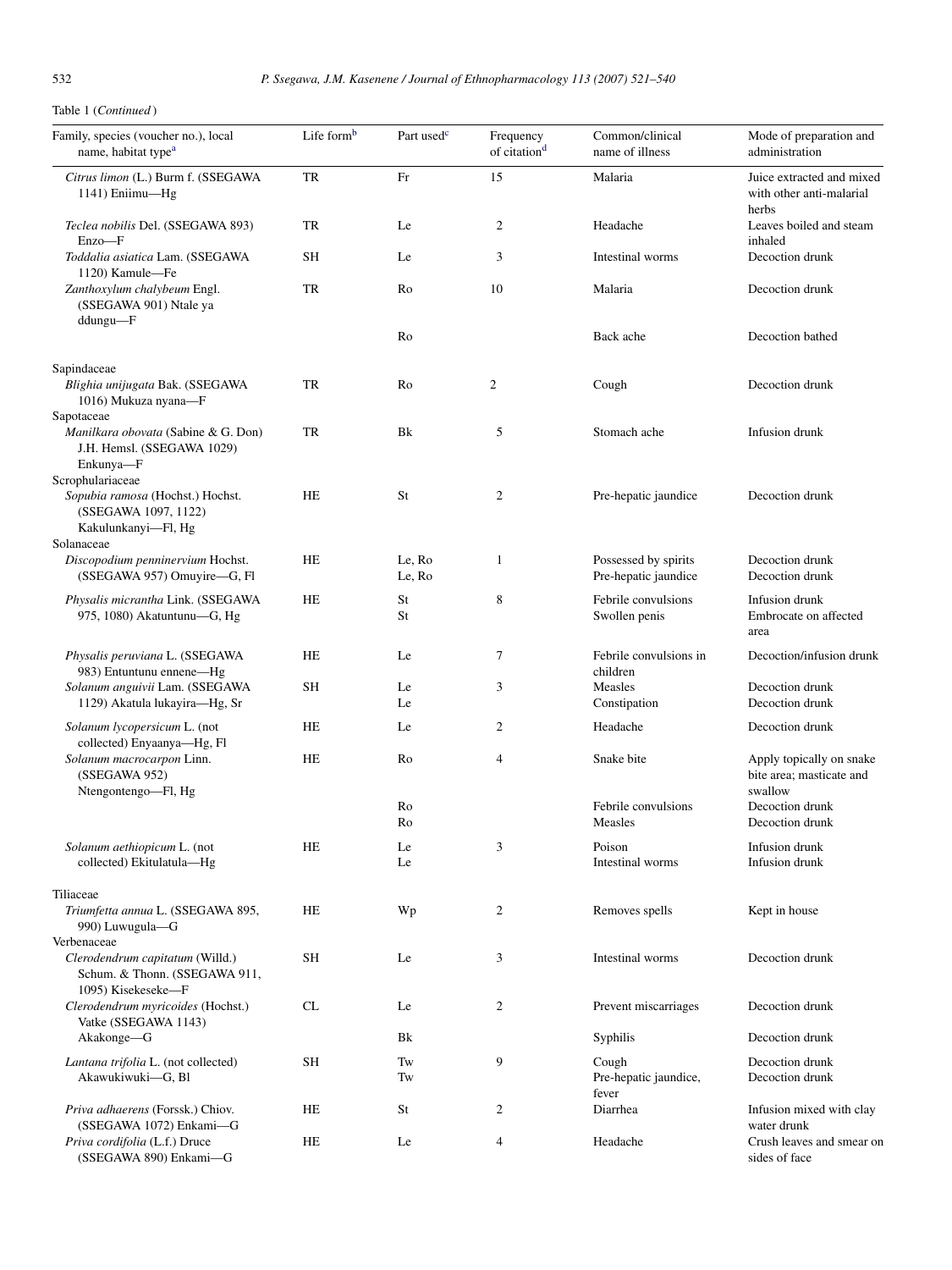<span id="page-12-0"></span>

|  | Table 1 (Continued) |  |
|--|---------------------|--|
|--|---------------------|--|

| Family, species (voucher no.), local name,<br>habitat type <sup>a</sup>              | Life form <sup>b</sup> | Part used <sup>c</sup> | Frequency<br>of citation <sup>d</sup> | Common/clinical<br>name of illness | Mode of preparation and<br>administration |
|--------------------------------------------------------------------------------------|------------------------|------------------------|---------------------------------------|------------------------------------|-------------------------------------------|
| Vitaceae<br>Cyphostemma adenocaule (A. Rich) Wild<br>& Drummond. (SSEGAWA 985, 1149) | CL                     | Le.                    |                                       | Genital warts                      | Infusion smeared on<br>infected area      |
| Akabombo—G. Fe                                                                       |                        | Le<br>Le               |                                       | Induce labor<br>Measles            | Infusion drunk<br>Infusion drunk          |

<sup>a</sup> Habitat types: home gardens, Hg; forest edges, Fe; forest, F; grassland, G; bush land, Bl; fallow land, Fl; secondary regrowth, Sr; thicket, T; swamps, S; wet grassland, Wg; roadsides, R; woodlots, W.

Life forms: shrub, SH; tree, TR; herb, HE; climber, CL.

<sup>c</sup> Plant parts: leaves, Le; roots, Ro; shoot, St; whole plant, Wp; sap, Sa; internode, In; twig, Tw; bark, Bk; bulb, Bu; seed, Se; flower, Fw; fruit, Fr.

 $d$  Frequency of citation as medicine: number of respondents per species out of 205 respondents.

<sup>e</sup> tonto, local brew made from *Musa paradisiaca* L. var. *sapientum*.

of Fabaceae (16%), Asteraceae (14.4%), Euphorbiaceae (7.5%) and Labiatae (5.9%) in decreasing order of frequency of reported use.

There was a highly significant difference between age of respondents and knowledge of medicinal plants (Wilcoxon's test,  $p < 0.001$ ). Respondents who were 40 years and above were generally more knowledgeable about medicinal plants than those who were younger. The most knowledgeable respondent knew 13 medicinal plants used to treat various ailments; 5 of these were specifically used to treat malaria. The most cited medicinal plants included *Vernonia amygdalina* Delile, *Hallea rubrostipulata* (K. Schum.) J-F Leroy and *Hoslundia opposita* Vahl. and are all used to treat malaria (Fig. 1 and [Table 1\).](#page-2-0) Herbs were the main source of medicinal plants in terms of number of species (51.3% of total species) followed by trees and shrubs each with 23% and climbers (2.6%).

#### *3.2. Plant parts used*

The plant parts used for medical preparations were leaves, shoots, roots, bark, twigs, sap, bulbs, flowers, seeds, internodes and fruits (Fig. 2). In some cases the entire plant is utilized including the roots. The most frequently utilized plant part were the leaves (48.7%) followed by the shoots (18.2%) and roots (12.3%). In some instances the bark of *Hallea rubrostipulata* was stripped off completely even at the relatively higher parts of the stems.



Fig. 1. List of the 12 most cited medicinal plant species used by the communities as reported by the respondents during the ethnobotanical survey. Refer to [Table 1](#page-2-0) for detailed information and other medicinal plants used.

#### *3.3. Ailments treated*

Gastro-intestinal problems and psycho-spiritual problems were among the most frequent ailments treated with the medicinal plants ([Table 2\).](#page-13-0) Most of the species were found to have more than a single therapeutic use. The largest number of remedies (23.5% of all remedies) were used to treat gastro-intestinal problems (stomach ache, diarrhea, worms, constipation, indigestion and abdominal pain) while 0.5% of the remedies were for the treatment of cardiovascular and circulatory diseases (e.g. hypertension). The most commonly used species in the treatment of gastro-intestinal problems included *Rhus vulgaris* Meikle, *Carissa edulis* L., *Aspilia africana*, *Hoslundia opposita* Vahl. and *Ocimum gratissimum* L. while, the most familiar plant families used included Asteraceae, Euphorbiaceae, Fabaceae and Labiatae. These families were also popular in the treatment of malaria and related ailments.

#### *3.4. Traditional knowledge, treatments and preparations*

Most people interviewed were familiar with the species for treatment of common ailments like cough, fever, headache ([Table 1\)](#page-2-0) and plant remedies which were used regularly. Local

60 % of total medicinal plants 50 40  $30$ 20  $10$  $\mathbf 0$ Twig Shoot **Bark** Fruit Root Whole plant -lower -eaf ges Seed nternode **Plant parts** 

Fig. 2. The list of plant parts used as medicines, showing the respective percentages of the total number of medicinal plants for which that plant part is used.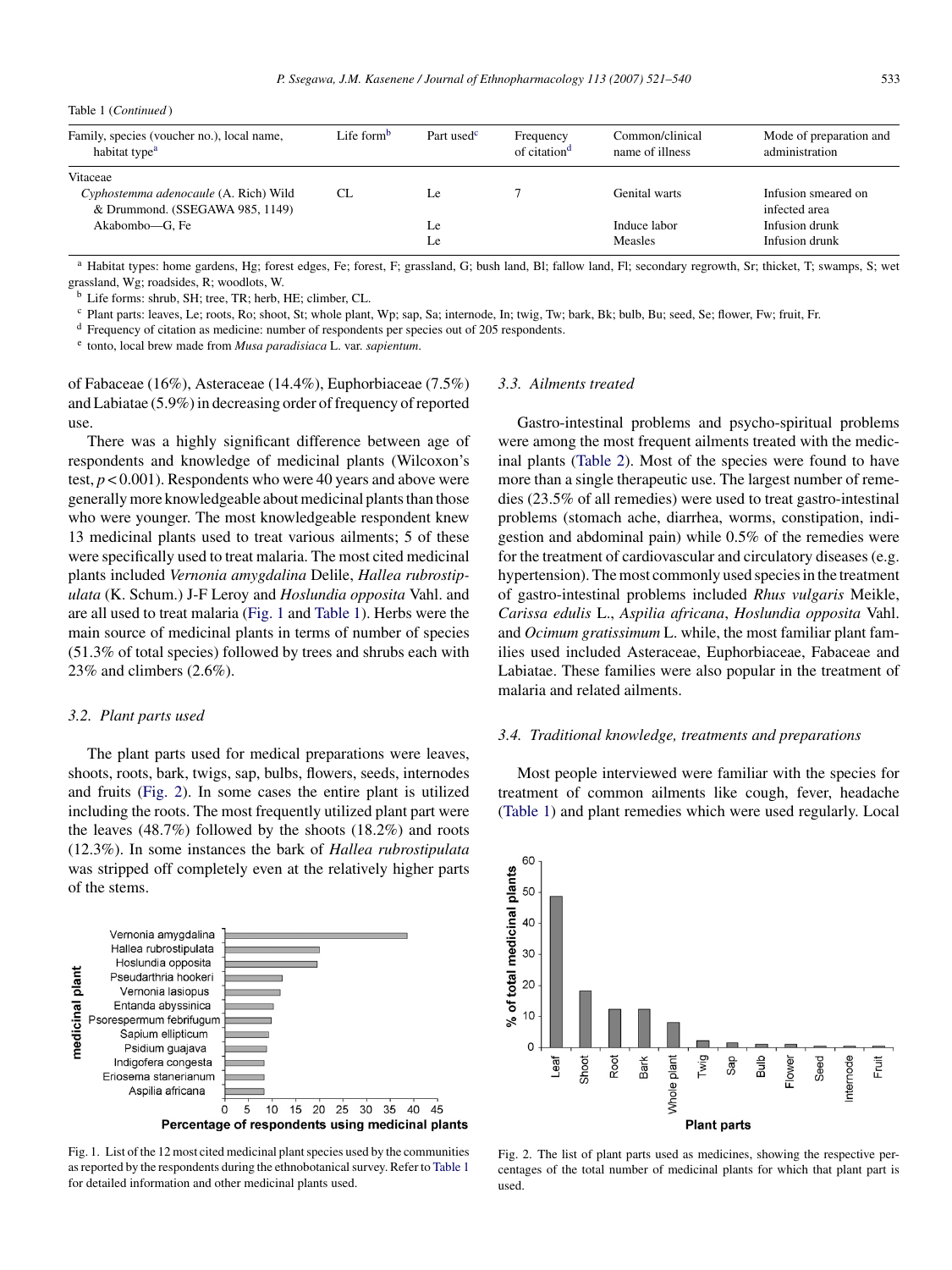<span id="page-13-0"></span>Table 2 Number of plant species used to treat ailments within different disease systems

| Disease category                                                  | Number of plants | Percentage |  |
|-------------------------------------------------------------------|------------------|------------|--|
| Cardiovascular and circulatory<br>diseases                        | 1                | 0.5        |  |
| Gastro-intestinal ailments                                        | 44               | 23.5       |  |
| Ear, nose and throat (ENT)                                        | 3                | 1.6        |  |
| Eye diseases                                                      | 3                | 1.6        |  |
| Female genital system (including<br>gynecological and obstetrics) | 33               | 17.6       |  |
| Male genital system                                               | 6                | 3.2        |  |
| Skeletal-muscular problems                                        | 6                | 3.2        |  |
| Nervous system and mental<br>disorders                            | $\overline{c}$   | 1.1        |  |
| Respiratory tract infections                                      | 21               | 11.2       |  |
| Skin diseases and subcutaneous<br>tissues                         | 9                | 4.8        |  |
| Infectious diseases                                               | 24               | 12.8       |  |
| Parasitic diseases, not of the<br>digestive system                | 20               | 10.7       |  |
| Specific diseases and conditions                                  | 7                | 3.7        |  |
| Childhood diseases and conditions                                 | 31               | 16.6       |  |
| Psycho-spiritual                                                  | 36               | 19.3       |  |
| Specific symptoms not mentioned<br>elsewhere                      | 42               | 22.5       |  |
| Others                                                            | 17               | 9.1        |  |

Disease categories are adapted from [Adjanohoun et al. \(1993\)](#page-18-0) with modifications.

knowledge regarding the use of herbal medicines was got from elders and close family friends or neighbors who share knowledge of mode of collection, preparation and administration of medicinal plants. However, knowledge of a few ailments such epilepsy, hypertension, syphilis was generally restricted to the elders and traditional medicine practitioners.

Many of the medical remedies were monotherapies based on preparations from a single plant. However, there were some exceptional remedies where more than one plant was used. For instance three species, *Hallea rubrostipulata*, *Erythrina abyssinica* Lam. and *Citrus limon* (L.) Burm f. were mixed to provide a remedy for malaria and fever-related ailments. The treatment of syphilis sometimes involved the drinking of the decoction of the bark of *Psorespermum febrifugum* Spach., *Sapium ellipticum* Pax. and the leaves of *Pseudarthria hookeri* Wight & Arn. A decoction of the twigs or leaves of *Pseudarthria hookeri Indigofera congesta* Welw. ex Bak. f. and *Hoslundia opposita* Vahl. was also used to treat and prevent skin inflammation in newly born babies. The decoction of *Crotalaria mesopontica* Taub. and *Bidens kilimandscharica* (O. Hoffm) Sherff. was drunk to treat menstrual problems among women. The main preparation methods included decoction (58.8%) and infusion (35.8%). Other methods included, juice extract, paste, powder and unprocessed raw material.

Crushing, pounding and grinding were done with a grinding stone or pestle and mortar. Some times the crushing was done by rubbing the plant part (say leaves) between the palms to squeeze out the juice. This was commonly done with *Bidens pilosa* L., which was applied topically on fresh wounds. The powder was obtained by drying and grinding the plant parts while the decoction was obtained by boiling in water. Steaming

was done while cooking food. The plant part was wrapped in banana leaves alongside the food and steamed in a saucepan.

#### *3.5. Administration of medicines*

The main administration routes of the remedies were oral absorption (75.4%) and poultice/topical application (26.2%). Others included inhalation and rubbing/massaging. Some of the remedies were baked in hot wood ash before topical application, for example in the treatment of wounds. There were some unusual ways of administering medicine, for example some remedies were hanged at the entrance of shops (*Crassocephalum* sp.). Others were planted in the garden (*Crassocephalum* cf. *crepidioides*) to ensure rich harvests, while some were administered alongside chants for instance *Indigofera drepanocarpa* Taub. Treatment of spiritual conditions and illnesses also involved, in some cases, washing with or sprinkling of concoctions onto patients, recitation of incantations.

### *3.6. Comparison of the new and previously known medicinal plants*

The recorded information of medicinal plants was compared with that gathered by earlier published ethnobotanical surveys. A review of published Ugandan, Eastern, Western and Southern Africa literature indicated that 72 (38.7%) out of 186 medicinal plant species recorded in this study are new. Notable among these was the use of the infusion from leaves of a garden herb, *Aeolathus repens* Oliv. for febrile convulsions among children and babies, use of the crushed leaves of *Anisopappus africanus* (Hook. f.) Oliv. & Hiern. and sniffed to cure headaches, use of the baked leaves of *Blumea perottetiana* DC. to treat anorexia, *Dyschoriste magchana* (Nees.) Bennet was important for its dried leaves that were used as a good luck charm when traveling long distances. The dried leaf powder was mixed with petroleum jelly for smearing the whole body, sometimes with chanting.

### *3.7. Management and utilization of habitat types for medicinal plant harvesting*

Most of the medicinal plants grow wild or 'semi-wild' (84.5%) and only 15.5% are cultivated. The majority of the medicinal plants are indigenous (79.1%) although none of them is endemic to Sango bay area. *Mundulea sericea* and *Pycnostachys eminii* are categorized as restricted range species, having been recorded in only one floral region [\(Polhill et al., 1952\).](#page-19-0) Medicinal plants are collected from fallow roadsides, woodlots, swamp or swamp edges, thickets, wet grasslands, secondary regrowth, bush land, forest edge, forest, fallow land, home garden and grassland ([Fig. 3\).](#page-14-0)

Grasslands provided the highest number of species for medicinal use (54.6%) followed by home gardens (25.4%) and fallow land (19.5%). Grasslands were dominated by *Hyparrhenia rufa* (Nees.) Stapf. (Poaceae) and *Hyparrhenia filipendula* (Hochst) Stapf. (Poaceae) and *Themeda triandra* Forssk (Poaceae) with scattered *Phoenix reclinata* Jacq. (Palmae) trees. Grasslands were the main source of herbaceous medicinal plants such as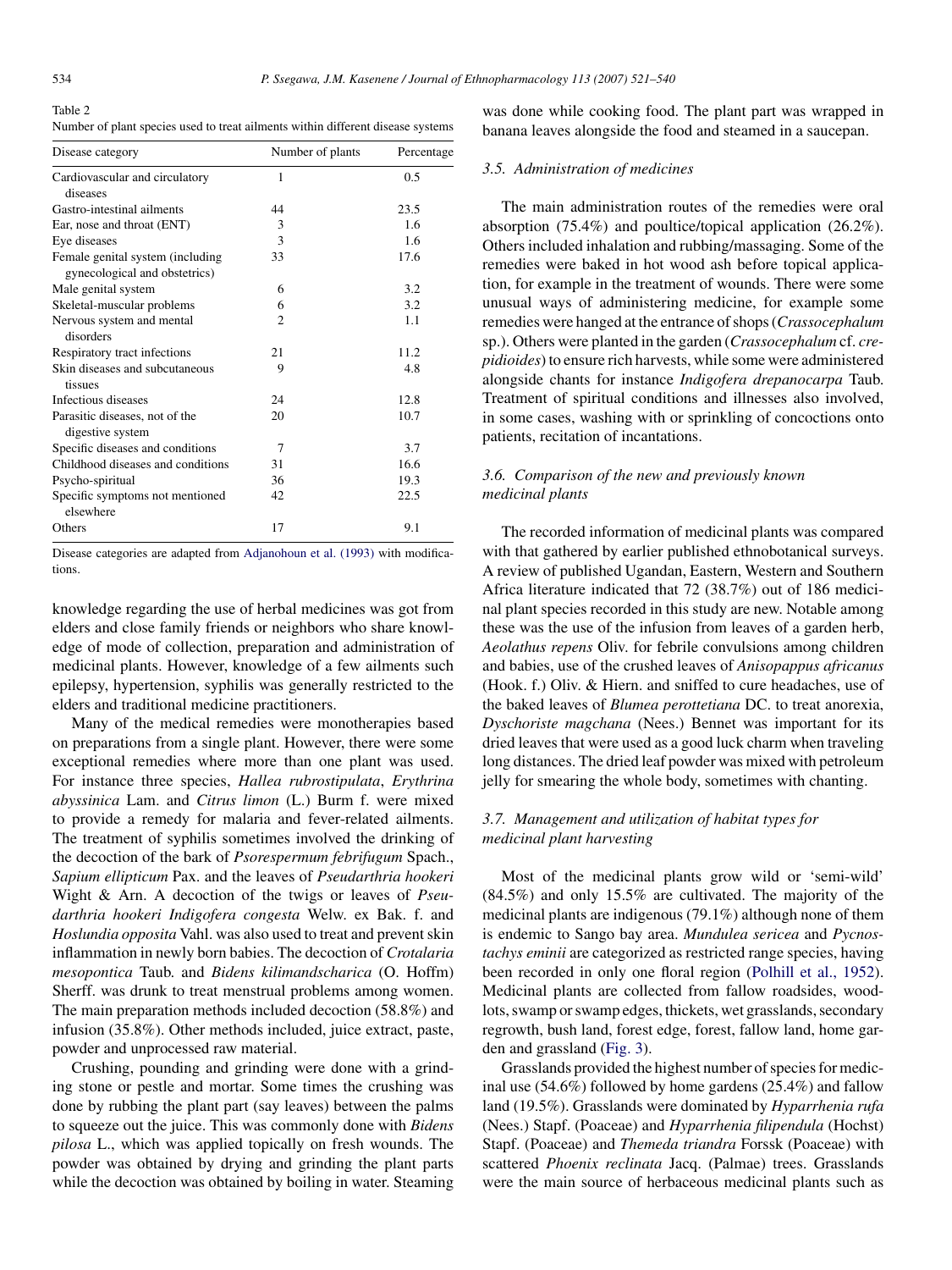<span id="page-14-0"></span>

Fig. 3. Habitat types utilized for harvesting of medicinal plants. The general description of each habitat type is given in Section [3.](#page-1-0)

*Dicliptera laxata* C.B.Cl., *Microglossa pyrifolia* (Lam.) O. Ktze and *Ipomoea cairica* (L.) Sweet. Home gardens were dominated by *Musa sapientum* L. and *Musa paradisiaca* L. The medicinal plants which occurred in home gardens were normally weedy herbaceous plants that are sometimes preserved. These include *Hyptis pectinata* Poir. and *Ocimum gratissimum* L. Fallow lands tended to be dominated by fast growing trees such as *Mangifera indica*L.,*Ficus natalensis* Hochst., and grasses such as*Imperata cylindrica* (L.) Rauschel (Poaceae) and *Brachiaria decumbens* Stapf. (Poaceae) which have no known medicinal value. Other common herbaceous plants in fallow lands included *Conyza floribunda* Poir. and *Leonotis nepetifolia* L.R.Br. Other areas were dominated by 'secondary regrowth' after recent cultivation. These were dominated by weedy herbaceous plants such as *Crassocephalum* cf. *crepidioides*, *Siegesbeckia orientalis* L. and *Commelina africana* L. Woodlots were predominantly *Eucalyptus grandis* Hill ex Maiden. stands and occasionally *Grevillea robusta* Cunn. (Proteaceae). Some of these habitats have been degraded over time by human activities such as grazing in grasslands, cultivation and over exploitation of plant resources for fuel wood and timber.

#### **4. Discussion and conclusions**

A high proportion of the vegetation of Uganda has been modified by cutting, cultivation, burning, grazing and other anthropogenic actions, and many of these vegetation types have been significantly reduced in quality and range over time [\(Eilu](#page-19-0) [and Winterbottom, 2007\).](#page-19-0) The remaining pockets of natural vegetation are primarily found in the various protected areas in Uganda. The deforestation rate in Uganda is estimated at 55,000 ha per year, based on habitat change from 1990 to 1995 ([Eilu and Winterbottom, 2007\).](#page-19-0) The majority of the forest loss has occurred outside protected areas. The National Biomass Study Project estimates that per capita forest area will decline from 0.3 ha in 1991 to 0.1 ha in 2025 if there is no serious investment in forestry. The reduction in the quality, quantity and connectivity of natural habitat is the greatest direct cause of biodiversity in Uganda. Habitat damage, especially the conversion of forest land into agricultural land is largely driven by a

combination of factors, including population growth, inequitable land and income distribution and development policies. Despite the high incidence of disease, including HIV/AIDS, Uganda's population is growing very fast and is over 80% rural. Human population growth rates for Uganda approach 3%, while the average world population growth rate is 1.3%. Human density estimates are also relatively high, with Uganda's national average of 102 people/ $km^2$  compared to the world's average of 42 people/km2. This greatly hampers the conservation of biodiversity, particularly the plant resources which include medicinal plants.

The importance of traditional knowledge for conservation and understanding ecological processes has received much attention in resource management ([Berkes et al., 2000; Olsson](#page-18-0) [and Folke, 2001\).](#page-18-0) Local knowledge and practices have to be understood so that appropriate management practices that build on both scientific and local knowledge may be developed ([Ticktin and Johns, 2002\).](#page-19-0) The communities of Sango bay have a rich local knowledge of local plants they use in their day-today lives including knowledge on medicinal plants. However, this traditional knowledge is bound to be lost because of habitat degradation, overexploitation and failure of the older generation to interest the younger generation in traditional knowledge and associated practices. This study shows that the variability in local knowledge about the utilization of medicinal plants in the Sango bay area is important to consider in designing sustainable management practices. It suggests the need to reinforce institutional contexts (e.g. through the Collaborative Forest Management program of the National Forestry Authority) in which knowledge and sustainable practices may find appropriate conditions for their expressions. Given the importance of medicinal plants to livelihoods for the communities of the Sango bay area, developing a common view of the problems they face through consultations among themselves and general guidelines for adaptive management approaches as suggested by [Cunningham \(2001\),](#page-19-0) is an important avenue for sustainable utilization of medicinal plants in future.

According to the Health Sector Strategic Plan (2003/2004), provision of adequate and quality health care is the key to enhancing the quality of life of Ugandans. However, Uganda's health care system does not adequately address the various concerns of the people. The Uganda National Health Policy (2000) recognizes the role of traditional medicine in the primary health care delivery system and calls for collaboration between government and the traditional and complimentary medicine sub-sector. Furthermore, the government of Uganda is in the process of formulating a Traditional and Complimentary Medicine Policy. The integration of traditional and complimentary medicine into the national health care system has the potential to augment, strengthen and promote better health care for all, in line with the national vision. However, there is limited public awareness on the potential opportunities that could be tapped from traditional and complimentary medicine for the health sector. Furthermore, there is lack of information on the nature and scope of traditional and complimentary medicine. The perceived negative aspects of traditional and complimentary medicine have often tended to obscure the real benefits.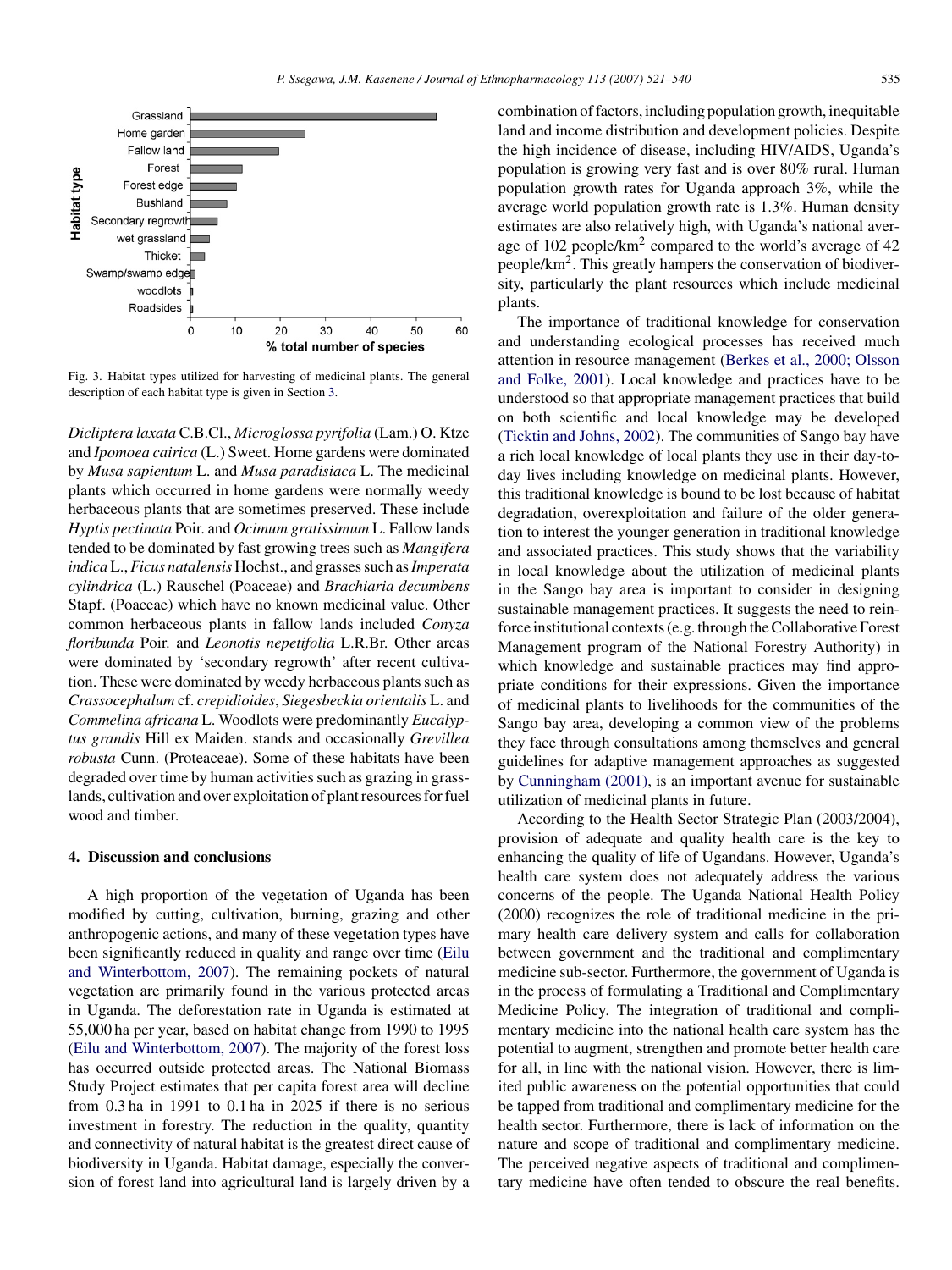There is need for government to work with all stakeholders to create more public awareness.

Forests and other habitat types provide wide range medicinal plant resources for primary health care especially in rural areas [\(Kakudidi et al., 2000; Tabuti et al., 2003; Adriaens,](#page-19-0) [2005\).](#page-19-0) The present study gives a fairly big number of plants used to treat various ailments especially among the rural communities. This number is comparable to studies carried out in eastern Uganda ([Tabuti et al., 2003\),](#page-19-0) central Uganda ([Oryem-](#page-19-0)Origa [et al., 2001, 2003\)](#page-19-0) and western Uganda ([Kakudidi et al.,](#page-19-0) [2000; Kamatenesi-Mugisha and Oryem-Origa, 2005\).](#page-19-0) The high species diversity reported to be used for medicinal purposes may be indicative of the dependency on plants in the treatment of ailments and the existence of an immense amount of local knowledge on herbal medicines among the rural communities. Some of the most important medicinal plant families including Asteraceae and Labiatae are reportedly also important in Native American traditions and their medicinal values may be attributed to the evolutionary ecological adaptations that influence their phytochemistry, and hence use by humans [\(Moerman](#page-19-0) [and Estabrook, 2003\).](#page-19-0) The majority of the most cited species are used in the prevention and management of malaria and related symptoms. These include *Vernonia amygdalina*, *Vernonia lasciopus*, *Entada abyssinica*, *Pseudarthria hookeri* and *Hoslundia opposita* [\(Table 1\).](#page-2-0) They are also widely used in the treatment of related ailments in other regions in the country where they occur. *Psorespermum febrifugum* is being used in the manufacture of medicated cosmetics by a local firm because of its highly valued medicinal properties. However, its populations in the wild are reportedly dwindling at a very fast rate due to overexploitation. Despite the widespread usage of these plants, no pharmacological studies have been carried out to determine the efficacy and safety in the use of these plants.

In many regions in Uganda, the medicinal plants used for particular ailments are similar although many other plants are used for different ailments in different regions. This is well illus-trated in the research work done by [Bukenya-Ziraba et al. \(1997\),](#page-18-0) [Ogwal-Okeng \(1998\),](#page-19-0) [Kakudidi et al. \(2000\),](#page-19-0) [Oryem-Origa et](#page-19-0) [al. \(1997, 2001, 2003\),](#page-19-0) [Tabuti et al. \(2003\),](#page-19-0) [Adriaens \(2005\),](#page-18-0) [Kamatenesi-Mugisha and Oryem-Origa \(2005\),](#page-19-0) [Tabuti \(2007\),](#page-19-0) and [Katuura et al. \(2007\)](#page-19-0) in different parts of the country. About 20% of the total number of species was used for similar purposes either in other parts of the country or in other countries. These identical claims are of significance because identical use of a plant by different people from different areas may be reliable indication of curative properties [\(Milliken and Albert, 1996;](#page-19-0) [Shrestha and Dhillion, 2003\).](#page-19-0) There is need to substantiate the observations of this study with pharmacological studies in order to evaluate their effectiveness.

Several medicinal plant species were collected from forests and adjacent grasslands. This was because medical effectiveness may be higher in plants collected from the wild. This was also reported to be a common practice in Ghana where most of the medicinal plants are gathered from the wild ([Abbiw, 1990\)](#page-18-0) and by [Tabuti et al. \(2003\)](#page-19-0) findings where 77.3% of the medicinal plant species recorded were growing under wild conditions in savanna grasslands. Medicinal plants have traditionally been collected from forests, fallow lands and gardens. Sometimes people have to travel long distances in search of particular medicinal plants. In rare situations, plants are protected in gardens or fallow lands for medicinal purposes. However, plants species, especially trees, are also used for other purposes, e.g. fruits. This sometimes, makes it difficult to determine exactly why the plant is protected or even planted in the garden ([Okafor and Fernandes,](#page-19-0) [1987\).](#page-19-0) However, many medicinal plants are herbaceous as was observed in the present study. This is probably because they are more abundant in the forests, grasslands and home gardens, in many instances, as weeds. The ease with which they are collected and transported may also contribute to the preference of herbs [\(Shrestha and Dhillion, 2003\).](#page-19-0)

Various plant parts are used in the treatment of ailments. The use of perennial parts (such as roots, bulbs and bark) and reproductive parts (flowers, fruits and seed) especially for woody and slow-growing species threaten plant populations and species viability ([Dhillion and Amundsen, 2000; Shrestha and Dhillion,](#page-19-0) [2003; Tabuti et al., 2003; Dhillion and Gustad, 2004\).](#page-19-0) Species such as *Hallea rubrostipulata* and *Warburgia ugandensis* are threatened because of the poor harvesting techniques and unsustainable harvesting intensities employed. In order to be able to determine the effects of exploiting plants for medicine, there is need to carry out quantitative studies on amounts of plants harvested and also assess quantitatively the distribution and abundance of the most important medicinal plant species ([Tabuti](#page-19-0) [et al., 2003; Shrestha and Dhillion, 2003\).](#page-19-0)

The majority of preparations of medicines were administered by oral absorption and this largely agrees with information from other studies ([Kakudidi et al., 2000; Oryem-Origa et al., 2003;](#page-19-0) [Tabuti et al., 2003; Kamatenesi-Mugisha and Oryem-Origa,](#page-19-0) [2005; Adriaens, 2005\).](#page-19-0) However, the treatment of spiritual conditions and illnesses was unique because it involved washing with or sprinkling of concoctions onto patients, recitation of incantations. Treatment of spiritual conditions and illnesses in this manner was also observed by [Tabuti et al. \(2003\)](#page-19-0) in Bulamogi County, Eastern Uganda.

Many other herbal medicine plants in the Sango bay area such as *Cannabis sativa* L. have other uses in the community and are used in ethnoveterinary purposes. The repetitive use of plants, albeit, in different contexts by people, emphasizes their value within the consciousness of communities and people take care to protect such plants ([Etkin, 1998, 2002; Tabuti et al., 2003\).](#page-19-0)

In conclusion, the present study indicates that the Sango bay area has a high diversity of medicinal plants. Despite the slow process of socio-cultural change that comes along with improvements in economy and well being of the people, local communities are still heavily dependent on traditional medicine for primary health care. The communities have an immense amount of traditional knowledge of plants and their uses. The reliance on traditional medicine is to some extent associated with poverty and traditional belief in its usefulness. However, since there is complete lack of phytotherapeutic evidence for many of the species, we recommend that phytochemical and pharmacological studies need to be carried out in order to confirm the validity of properties attributed to these species [\(Diallo and Paulsen,](#page-19-0) [2000; Shrestha and Dhillion, 2003; Tabuti et al., 2003\).](#page-19-0) Conser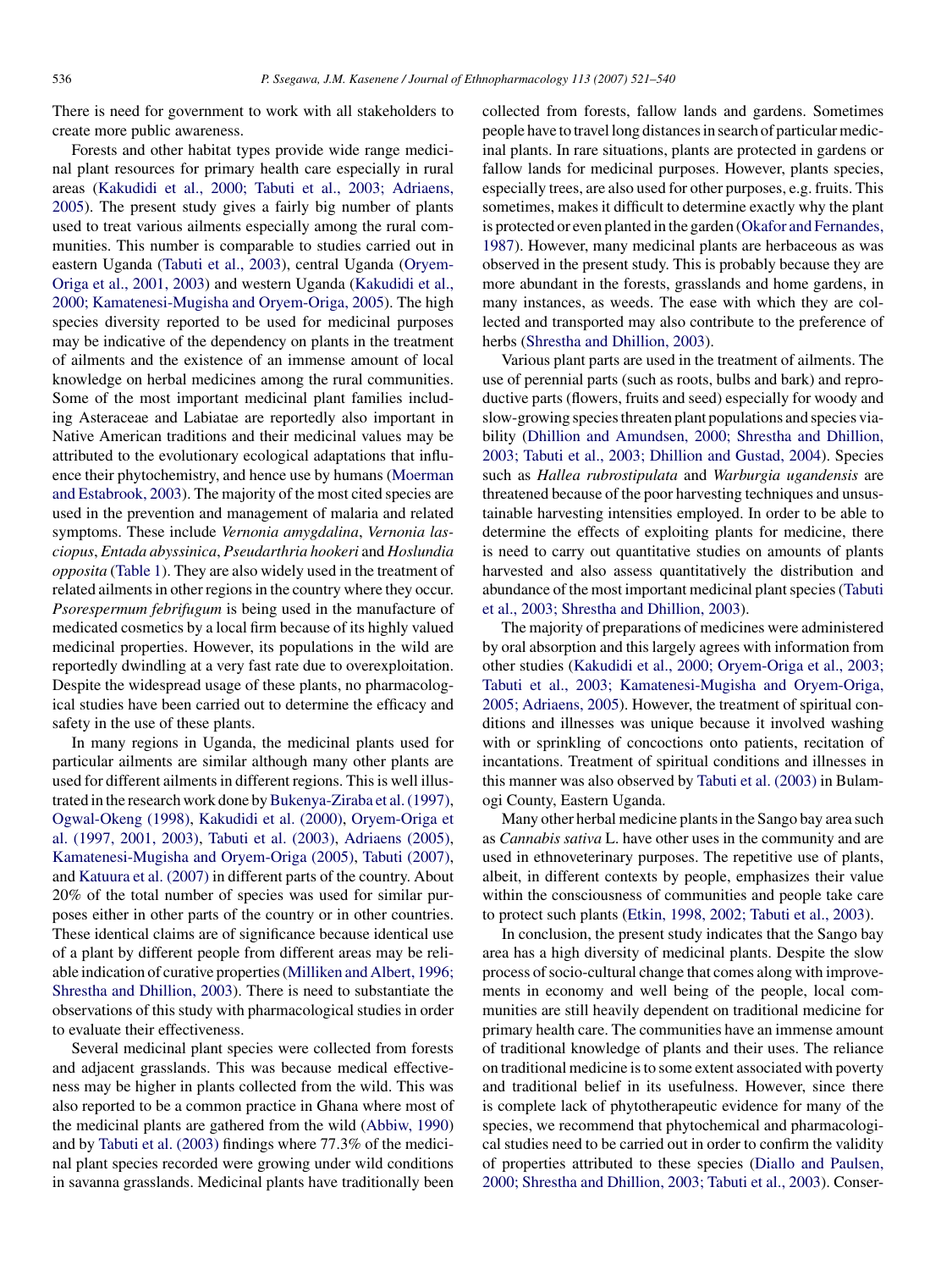<span id="page-16-0"></span>vation efforts should be geared towards ecosystem protection and sustainable utilization to ensure the continued supply of the medicinal plants for use. Community-based conservation strategies including development of home medicinal plants gardens for priority species should also be explored to ensure that there is less pressure on the medicinal plants in the wild. This would also help the communities to easily access and availability.

#### **Acknowledgements**

This research was funded by the NUFU Medicinal Plants project (13/2002) and the logistics were provided by the Department of Botany, Makerere University, Kampala. Special thanks to the Staff of Makerere University Herbarium, particularly Ben Kirunda, Nkuutu N. David, Protase Rwaburindore and the Late Anthony B. Katende. The communities of Sango bay are acknowledged for their contribution in this study. We offer special thanks to John R.S. Tabuti for his suggestions on the previous versions of the manuscript.

**Appendix A. Questionnaire used in the study and documentation of the medicinal plants used in the Sango bay area, Southern Uganda**

### Section A: Identification

| 1.1 Date of interview:      | 1.2 Respondent's No:            |
|-----------------------------|---------------------------------|
|                             | 1.4 Sub county/Local Council 3: |
| 1.5 Parish/Local Council 2: | 1.6 Village/Local Council 1:    |

Section B: Social economic characteristics

### 2.1 Sex:

2.1.1 Male...............1 2.1.2 Female.............2

### 2.2 Age:

| 2.2.1: $18 - 27$ yrs1 |
|-----------------------|
| 2.2.2: $28 - 37$ yrs2 |
| $2.2.3: 38 - 47$ yrs3 |
| 2.2.4: $48 - 57$ yrs4 |
| 2.2.5: Over 57 yrs5   |
|                       |

### 2.3 Educational level:

2.3.1 No formal education.......0 2.3.2 Primary level.................1 2.3.3 Secondary level:.............2 2.3.4 College:.........................3 2.3.5 University:....................4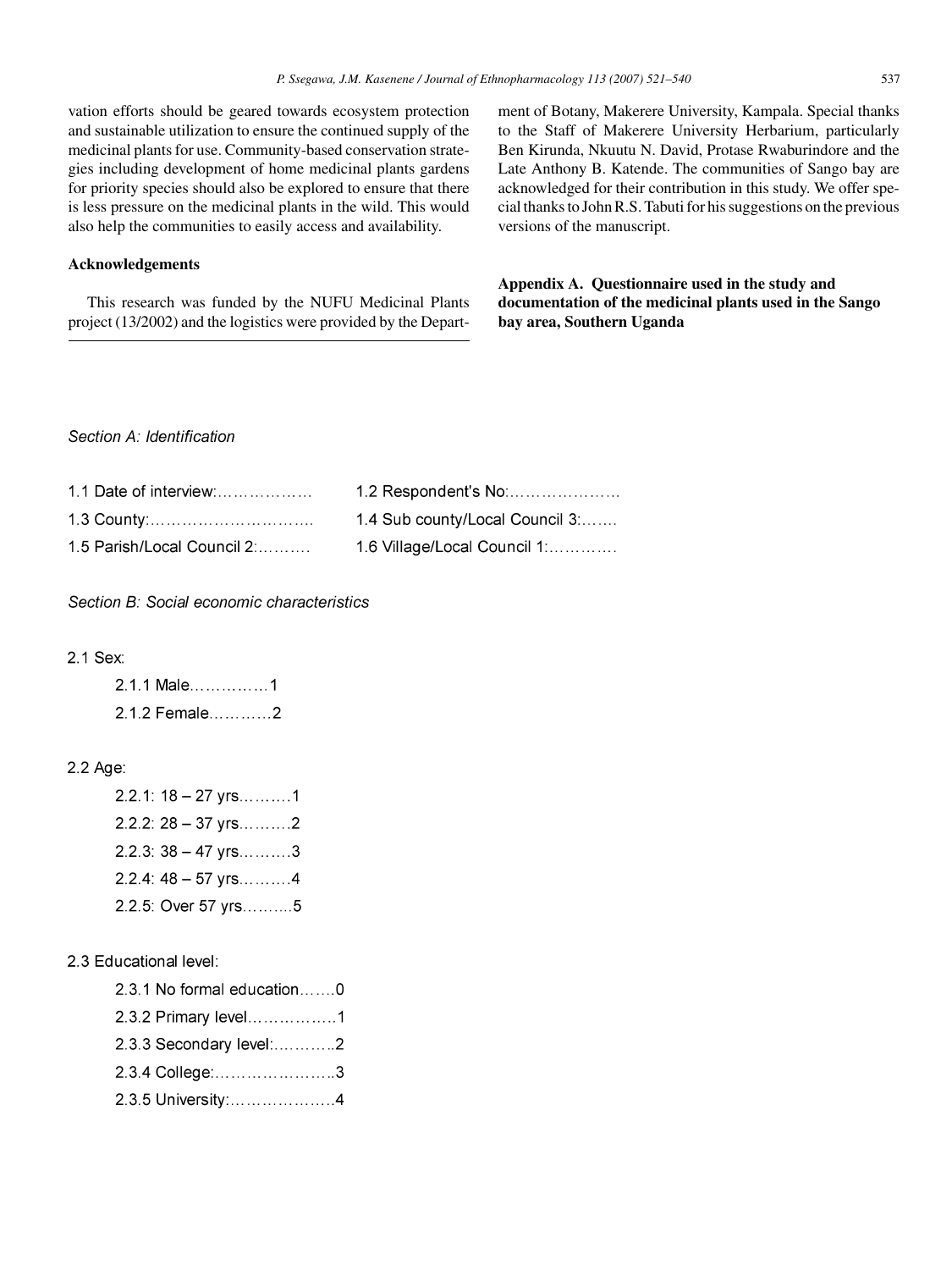### 2.4 Marital status:

| 2.4.1 Single:1            |
|---------------------------|
| 2.4.2 Married:2           |
| 2.4.3 Widowed:3           |
| 2.4.4 Divorced/Separated4 |

### 2.5 Primary occupation:

| 2.5.1 Farmer:1         |  |
|------------------------|--|
| 2.5.2 Trader:2         |  |
| 2.5.3 Housewife3       |  |
| 2.5.4 Teacher:4        |  |
| 2.5.5 Other (Specify)5 |  |

# 2.6 Type of dwelling:

| 2.6.2 Semi-permanent (mud house thatched with iron sheets)2 |
|-------------------------------------------------------------|
| 2.6.3 Permanent (brick house thatched with iron sheets)3    |

# 2.7 Household wealth:

| 2.7.1 Rich (earns more than USD 200 per month)1            |  |
|------------------------------------------------------------|--|
| 2.7.2 Well-off (earns between USD 150 - 200 per month)2    |  |
| 2.7.3 Comfortable (earns between USD 100 - 150 per month)3 |  |
| 2.7.4 Poor (earns between USD 50 - 100 per month)4         |  |
| 2.7.5 Very poor (earns less than USD 50 per month)5        |  |

## Section C: Medicinal plants use

3.1 Do you use herbal medicine to treat diseases? Yes.............1 No. . . . . . . . . . . . . . . . . 2

3.2 If so, list the species you use in order of preference in the table below: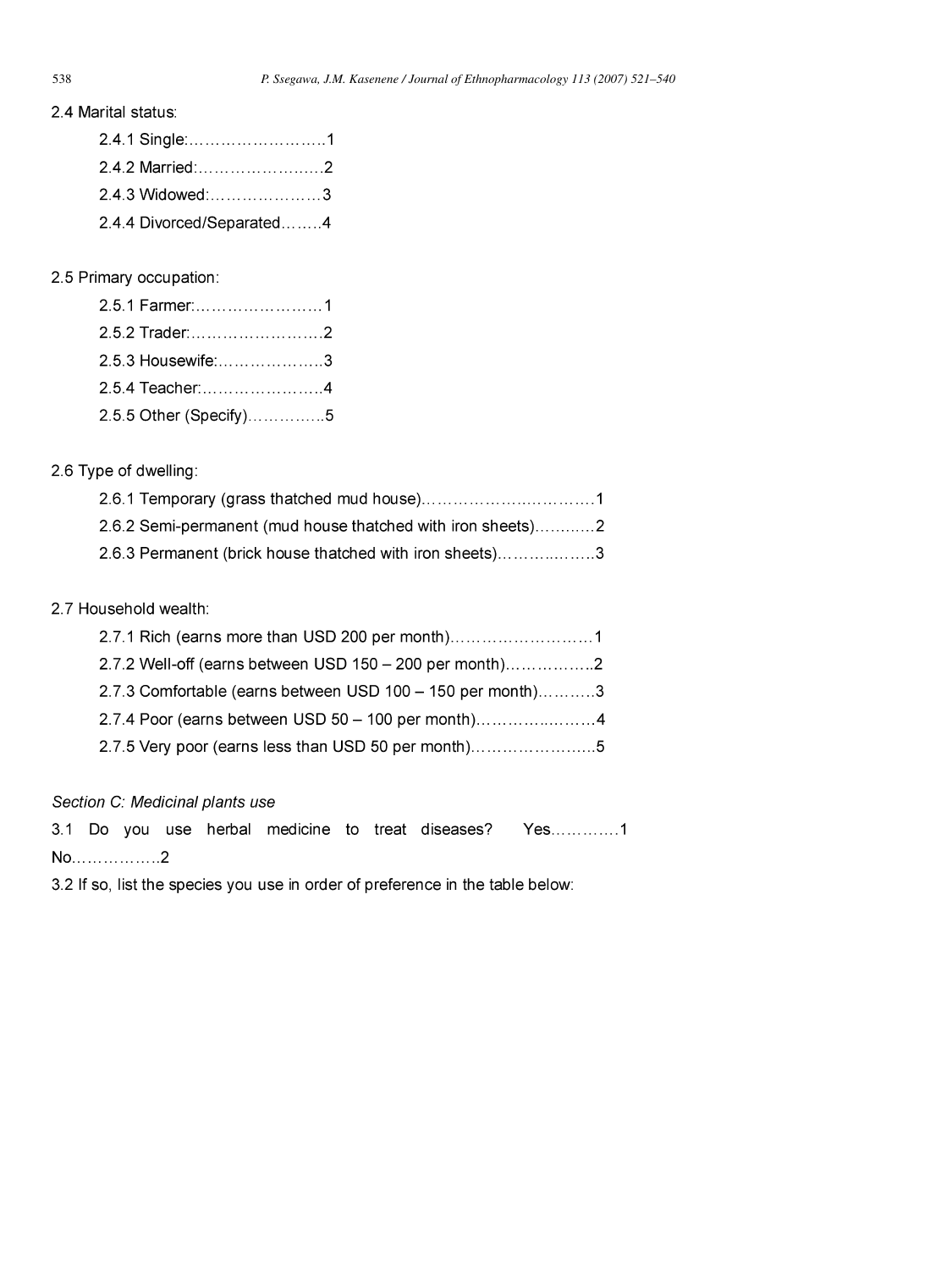<span id="page-18-0"></span>

| Rank           | Local name<br>of species <sup>a</sup> | Species <sup>b</sup> | Voucher<br>specimen<br>number (if<br>collected) | <b>Harvesting</b><br>method | Part used,<br>methods of<br>preparation &<br>administration | Disease/Condition<br>treated | <b>Habitat type</b><br>where<br>species<br>grows |
|----------------|---------------------------------------|----------------------|-------------------------------------------------|-----------------------------|-------------------------------------------------------------|------------------------------|--------------------------------------------------|
|                |                                       |                      |                                                 |                             |                                                             |                              |                                                  |
| $\overline{2}$ |                                       |                      |                                                 |                             |                                                             |                              |                                                  |
| 3              |                                       |                      |                                                 |                             |                                                             |                              |                                                  |
| 4              |                                       |                      |                                                 |                             |                                                             |                              |                                                  |
| 5              |                                       |                      |                                                 |                             |                                                             |                              |                                                  |
| 6              |                                       |                      |                                                 |                             |                                                             |                              |                                                  |
| ⇁              |                                       |                      |                                                 |                             |                                                             |                              |                                                  |
| 8              |                                       |                      |                                                 |                             |                                                             |                              |                                                  |
| 9              |                                       |                      |                                                 |                             |                                                             |                              |                                                  |
| 10             |                                       |                      |                                                 |                             |                                                             |                              |                                                  |
| 11             |                                       |                      |                                                 |                             |                                                             |                              |                                                  |
| 12             |                                       |                      |                                                 |                             |                                                             |                              |                                                  |
| 13             |                                       |                      |                                                 |                             |                                                             |                              |                                                  |

<sup>a</sup> Verification and validation of species and diseases treated by focus group discussions, traditional healers and knowledgeable people was done based on what was reported in the table above and what was observed in the various habitat types as we collected the species for confirmation of identifications, local names and assignment of voucher numbers.

<sup>b</sup> The botanical names for those species that are widely known were written; otherwise this section was filled after confirmation of identifications at the Makerere University Herbarium.

Section D: Local management for the three most important medicinal plant species

4.4 Have you planted or preserved medicinal plants in your home garden? 

### **References**

- Abbiw, D.K., 1990. Useful Plants of Ghana: West African Uses of Wild and Cultivated Plants. Intermediate Technology Publications and The Royal Botanic Gardens, Kew, UK.
- Adjanohoun, J.E., Ahyi, M.R.A., Ake Assi, L., Alia, A.M., Amai, C.A., Gbile, Z.O., Johnson, C.L.A., Kakooko, Z.O., Lutakome, H.K., Morakinyo, O., Mubiru, N.K., Ogwal-Okeng, J.W., Soforowa, E.A., 1993. Traditional Medicine and Pharmacopoeia: Contribution to Ethnobotanical and Floristic Studies in Uganda. Scientific, Technical and Research Commission of the Organization of the African Unity (OAU/STRC).
- Adriaens, M., 2005. Family Medicinal Plant Gardens in the Rwenzori Region. Marianum Press Ltd., Entebbe, Uganda.
- Berkes, F., Colding, J., Folke, C., 2000. Rediscovery of traditional ecological knowledge as adaptive management. Ecological Applications 10, 1251–1292.
- Bukenya-Ziraba, R., Doenges, P., Duez, P., Lejoly, J., Ogwal-Okeng, J., 1997. Medicinal plants subsector review: pharmacopoeia promoting programme study. Final Report to Ministry of Health Archive, Ministry of Health, Kampala, Uganda.
- Crane, J.G., Angrosino, M.W., 1992. Field Projects in Anthropology, 3rd ed. Waveland Press, Inc., Prospect Heights, IL.